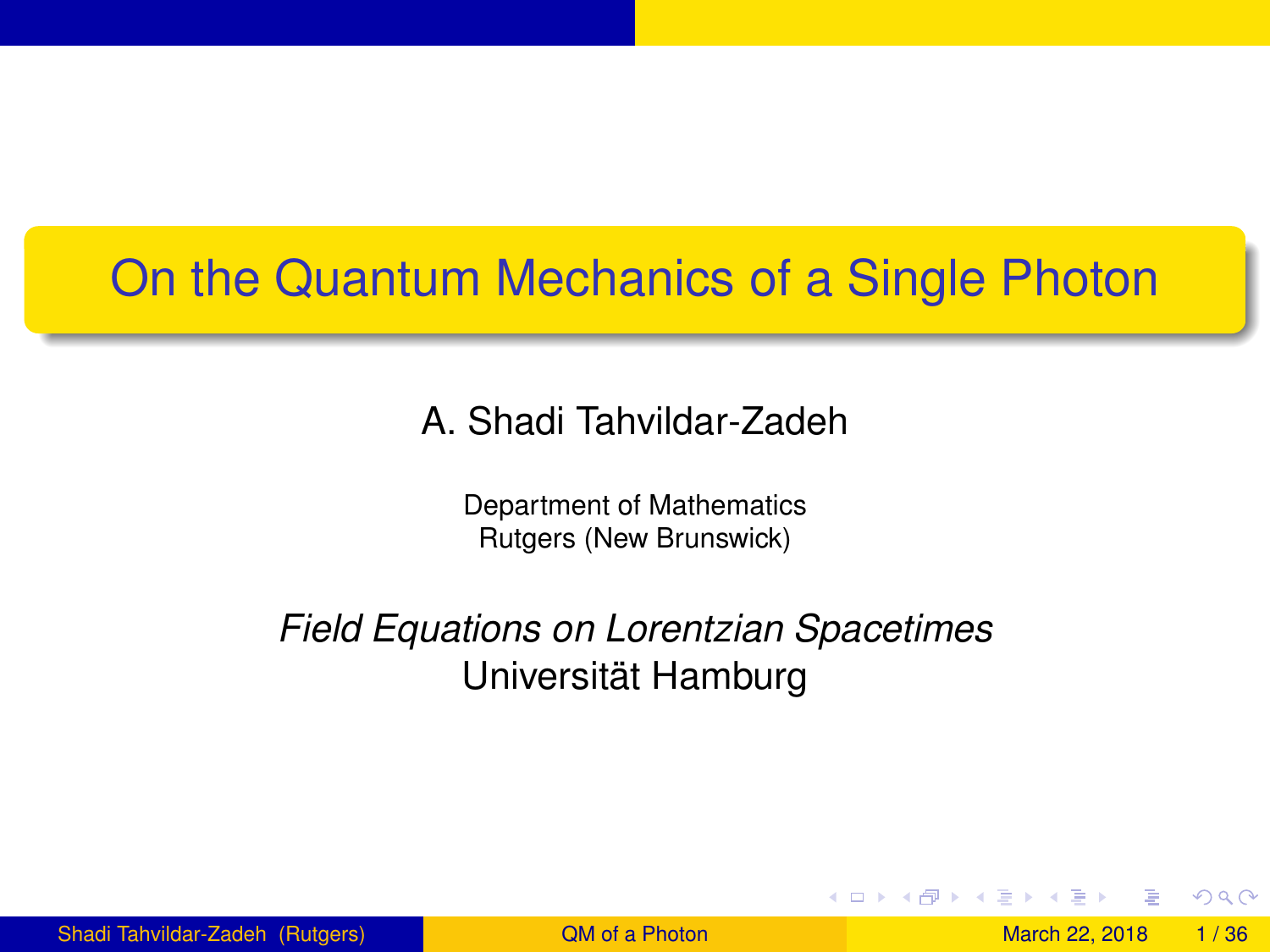# What is Light?

*"There are phenomena which can be explained by the quantum theory but not by the wave theory. Photo-electric effect furnishes an example... There are phenomena which can be explained by the wave theory but not by the quantum theory. The bending of light around obstacles is a typical example. Finally, there are phenomena, such as the rectilinear propagation of light, which can be equally well explained by the quantum and the wave theory of light. But what is light really? Is it a wave or a shower of photons? It seems as though we must use sometimes the one theory and sometimes the other, while at times we may use either. We are faced with a new kind of difficulty. We have two contradictory pictures of reality; separately neither of them fully explains the phenomena of light, but together they do."*

<span id="page-1-0"></span>A. Einstein & L. Infeld, "The Evo[lut](#page-0-0)i[on](#page-2-0) [of](#page-1-0)[Ph](#page-0-0)[y](#page-2-0)[s](#page-3-0)[ics](#page-0-0)["](#page-2-0) [\(1](#page-0-0)[938](#page-0-1)).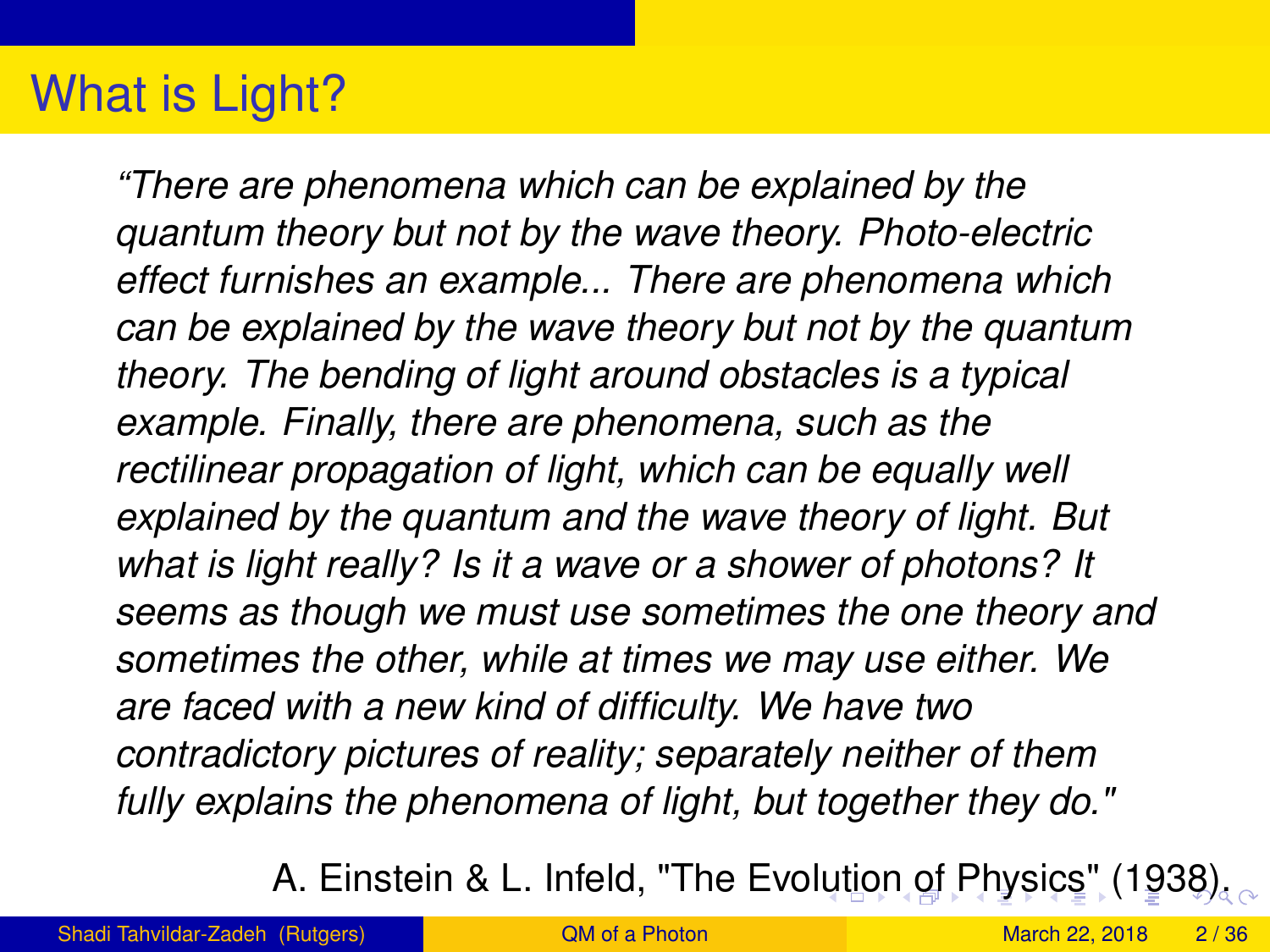#### **Outline**



#### **[Motivation](#page-3-0)**

- [Photons: A Brief History](#page-3-0)
- **[Our Ultimate Goal](#page-10-0)**

#### **[Our Results](#page-23-0)**

[THEOREM I \(Photon Wave Function & Wave Equation\)](#page-24-0) **• [THEOREM II \(Interacting Photon-Electron System\)](#page-28-0)** 

#### **[Proofs](#page-31-0)**

- **[Proof of Theorem I](#page-31-0)**
- **[Proof of Theorem II](#page-0-1)**

#### **[Summary & Outlook](#page-0-1)**

<span id="page-2-0"></span> $\Omega$ 

B K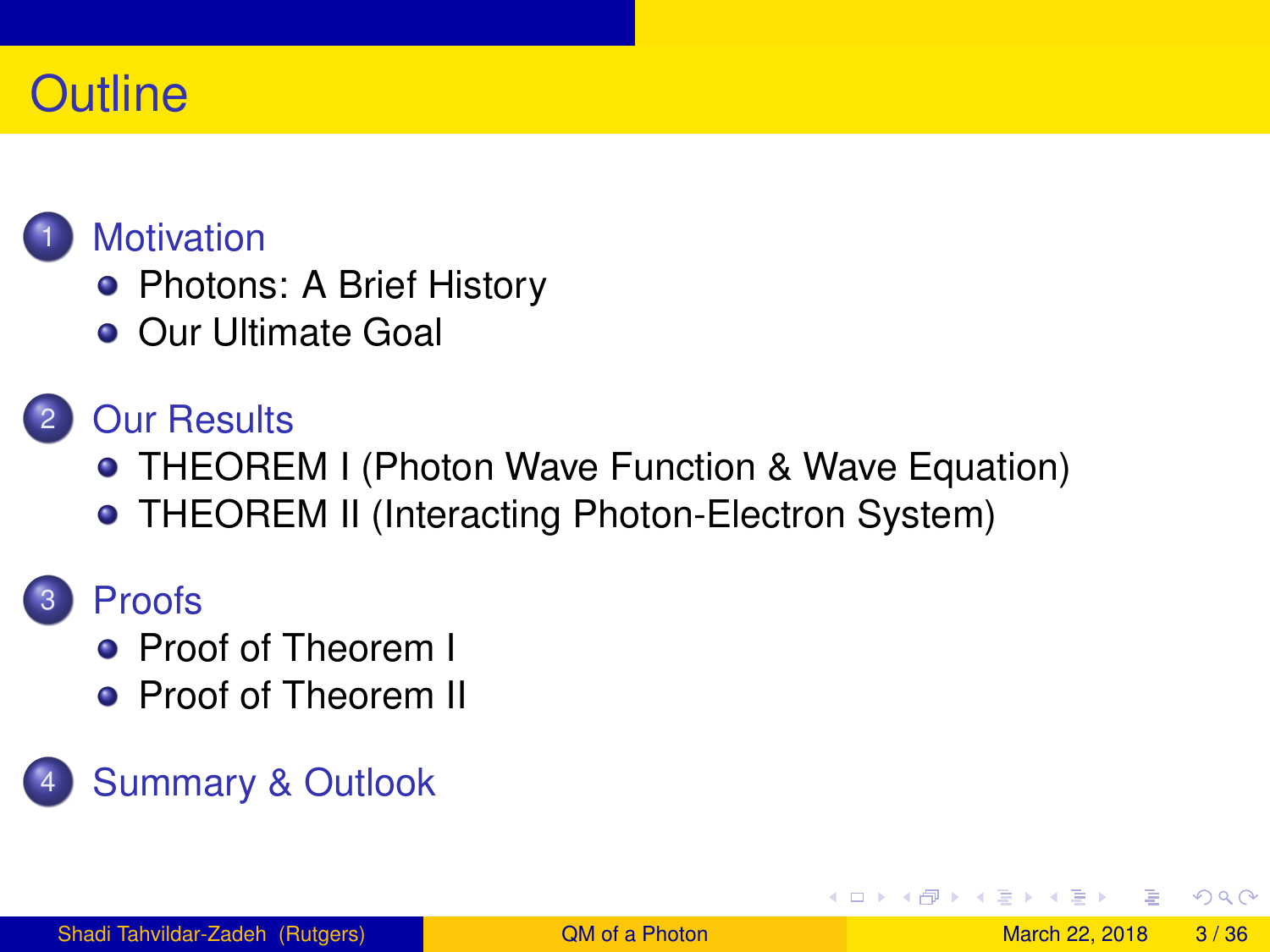# Light: Particle or Wave?

- Democritus (3rd Cent. B.C.): Light is made of particles...because *everything* is made of particles.
- Ibn-al Haytham (11th Cent.): Light is made of particles that move on straight lines.
- Descartes, Hooke, Huygens (17th Cent.): Light is made of waves.
- Newton (17th Cent.): Nope, It's made of particles.
- Young, Fresnel, ... (early 19th Cent.): Sorry Newton, it's waves: Interference, Diffraction.
- Maxwell (mid.-19th Cent.): It's waves. *Electromagnetic* waves, to be precise, and I have the equations.
- H. Hertz (late 19th Cent.): I can send and receive EM waves. They travel with the speed of light. They diffract, and reflect, just like light. They are *transverse*, not longitudinal.
- <span id="page-3-0"></span>• Problems with the wave theory of light: photochemistry, photoelectric effect. Energy imparted on matter by light depends on its *frequency*, not amplitude. イロト イ押 トイラト イラト - 3  $\Omega$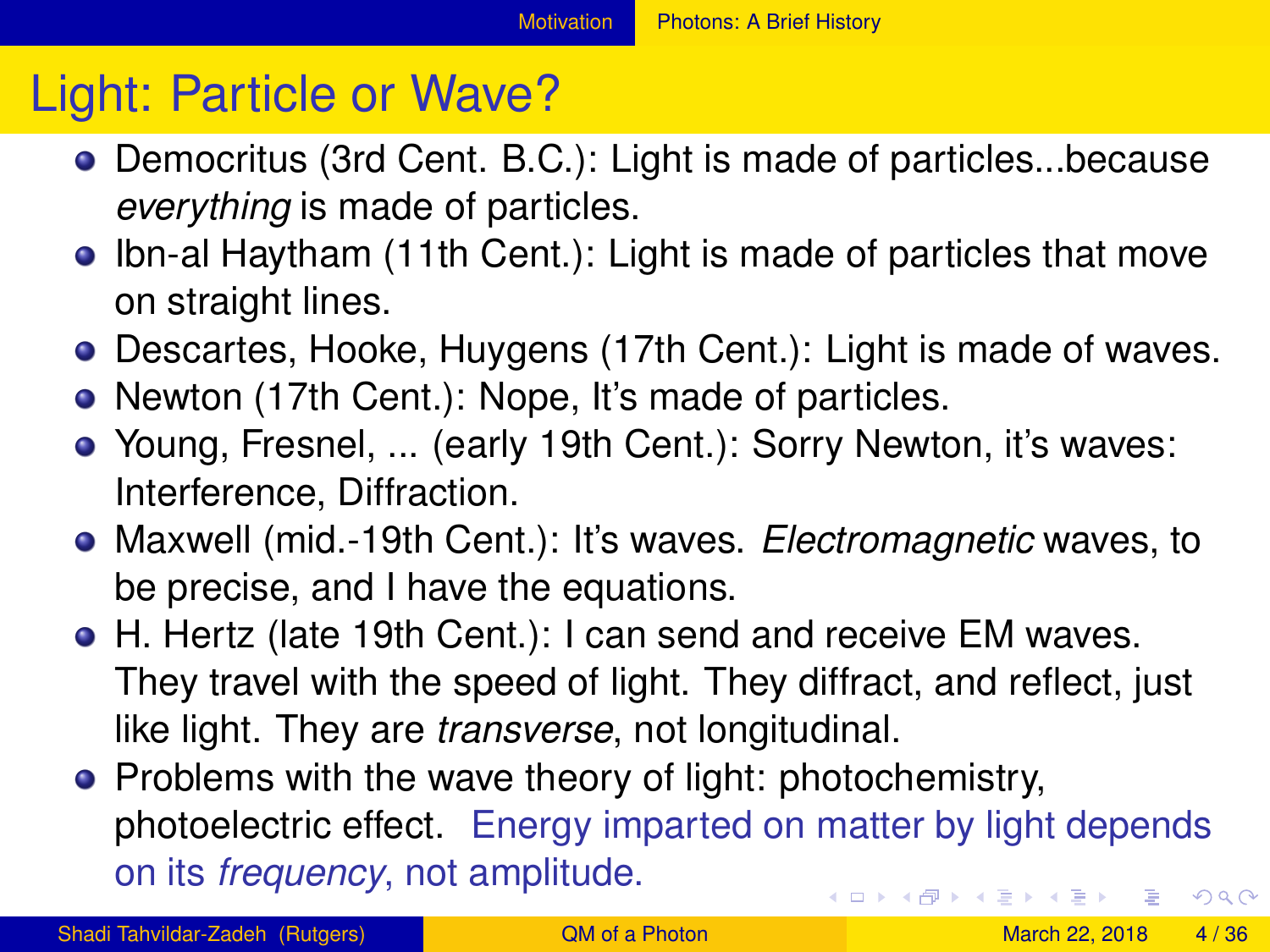#### Particle or Wave: The Debate Rages On

- Planck (1900) Black-body radiation: The energy of radiation is absorbed or emitted in **quantized** units of  $E = h\nu$ .
- Einstein (1905) Light *itself* carries energy and momentum in quantized units:  $E = h\nu$  and  $p = \frac{h}{\lambda}$ , just like a particle: Lichtquant.
- Einstein (1909): Light quanta are conceivably singularities in the electromagnetic field.
- Compton (1923): What scatters like a particle and transfers momentum like a particle, is a particle.
- Bose (1924) Light quanta as quantum particles are indistinguishable from one another, and they satisfy some weird statistics, which can be used to explain black-body radiation purely quantum mechanically. (Translation: they are bosons.)
- <span id="page-4-0"></span>G. Lewis (1926): How about we call them photons instead of Lichtquant? メロメメ 御きメ 重き メ唐 メー 重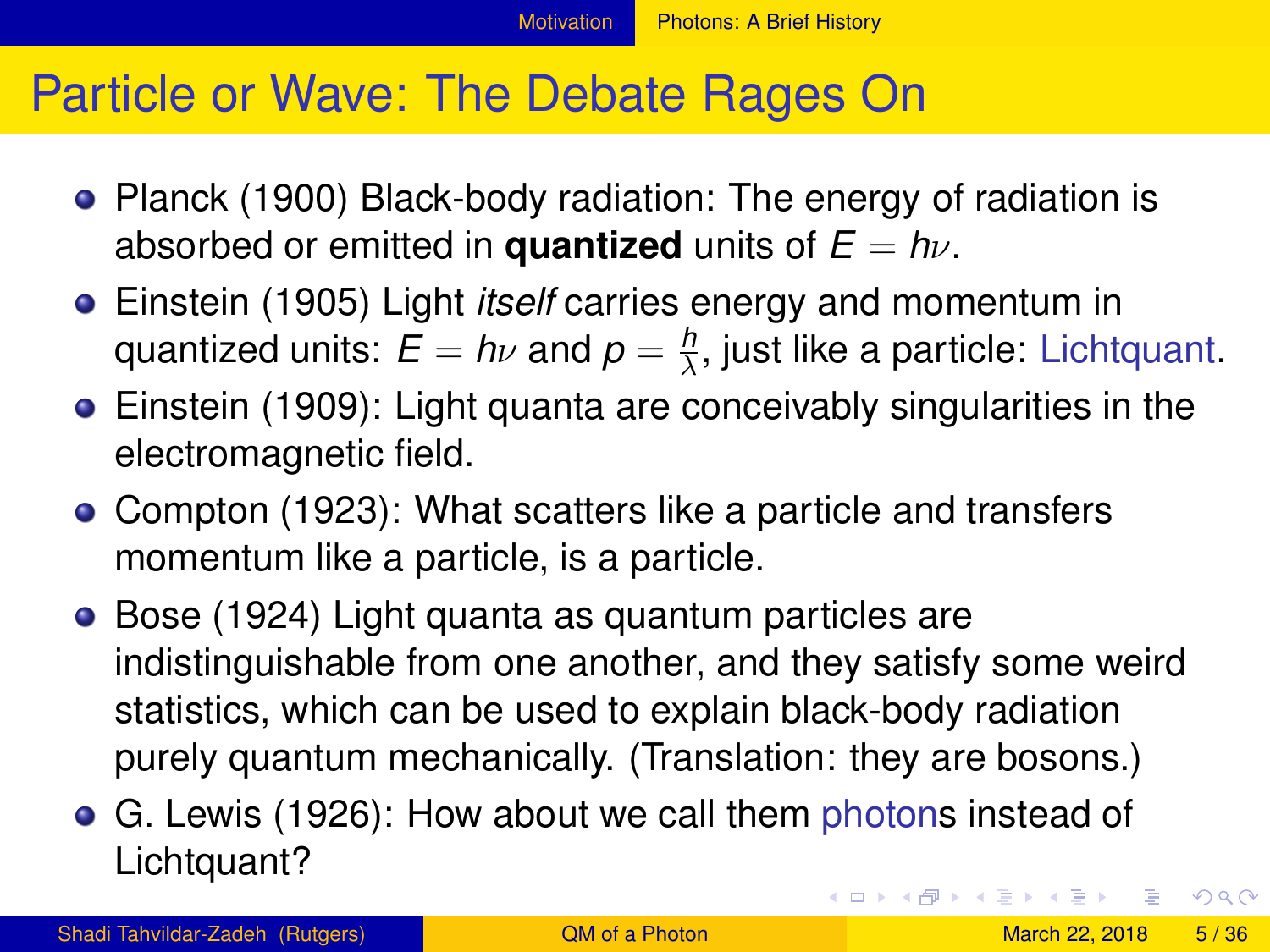# Particle AND Wave? (or is it a Quantized Field?)

- Einstein (ca 1920): Light quanta are *guided* by a "ghost field".
- de Broglie (1922-27): All particles, not just light, are **guided** by a wave defined on the configuration space of the particle.
- Schrödinger (1926): There are *no* particles. Everything is a matter wave, and I have the (non-relativistic) equation for it. *(To which de Broglie replied: "Don't you think it's strange to construct a wave on a space of N points that one claims don't exist?")*
- Born (1926): The modulus-squared of the wave function of a system of particles at a point in its configuration space is the probability density of detecting that configuration.
- Born, Heisenberg, Jordan (1926): Photons are the quanta of the quantized classical electromagnetic field
- Dirac (1928): Here is the relativistic wave equation for the electron.
- Oppenheimer (1931): Here is the relativistic wave equation for the photon, and here are ten reasons why the quantum mechanics of light quanta has grave problems. イロト イ押 トイラト イラト  $\Omega$

Shadi Tahvildar-Zadeh (Rutgers) **March 22, 2018** 6 / 36

<span id="page-5-0"></span>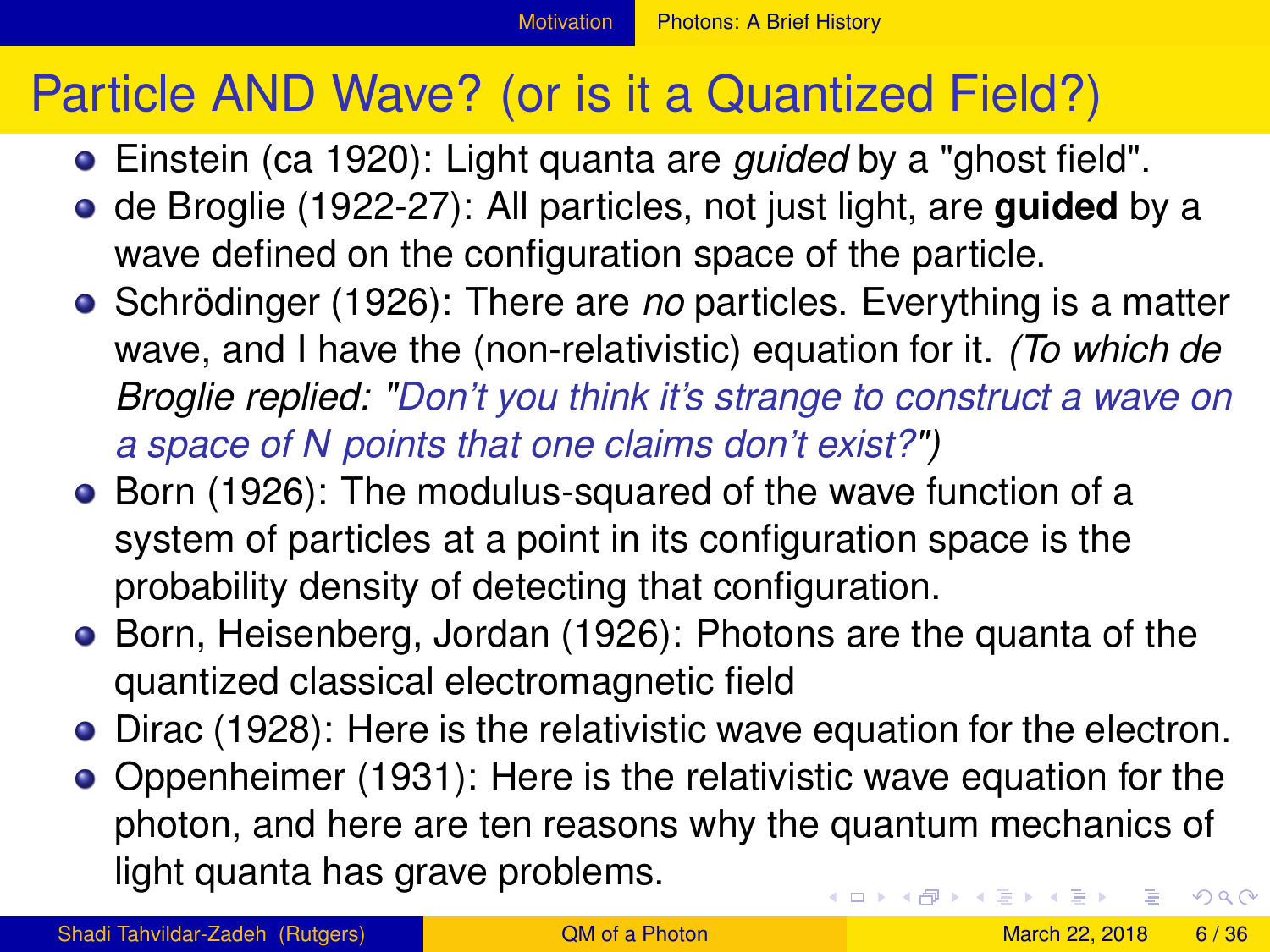# Are Quantum Fields the Last Word?

- Jordan, Wigner, Heisenberg, Pauli, ... (1928-1934): Particles and waves are not fundamental. Everything is a quantum field!
- C. G. Darwin (1932): "The Compton effect, at its discovery, was regarded as a simple collision of two bodies, and yet the detailed discussion at the present time involves the idea of the annihilation of one photon and the simultaneous creation of one among an infinity of other possible ones. We would like to be able to treat the effect as a two-body problem, with the scattered photon regarded as the same individual as the incident, in just the way we treat the collisions of electrons."
- Bohm (1952): Fermions are particles guided by waves, but Bosons are fields.
- Weinberg (1995): Relativistic wave mechanics, in the sense of a relativistic quantum theory of a fixed number of particles, is an impossibility!

в

<span id="page-6-0"></span> $\Omega$ 

イロト イ押 トイラト イラト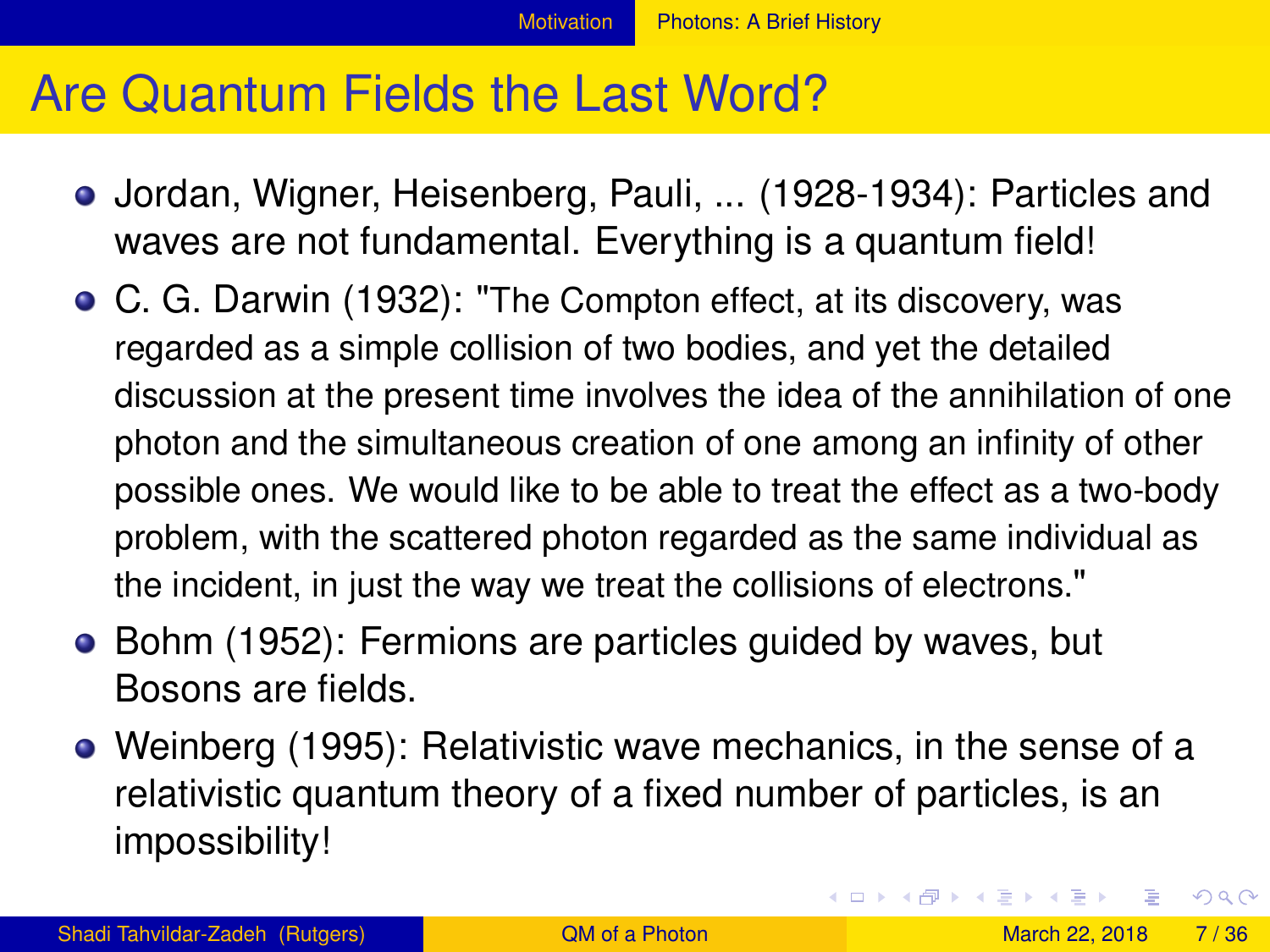# Our Ultimate Goal

- Inspired by Einstein's ideas and J. S. Bell's writings, we ultimately want to know whether empirical electromagnetism can be accurately accounted for in terms of a relativistic N-body quantum theory of electrons, photons, and their anti-particles, formulated as a generalization of the non-relativistic theory of de Broglie and Bohm, in which the quantum-mechanical wave function guides the actual motion of these particles.
- So, both electrons *and* photons are point-particles guided by a quantum-mechanical wave function
- This is similar in spirit to Einstein's earlier speculations about the light quanta being guided by a "ghost" field...
- ...and to the deBroglie-Bohm theory of electrons guided by their quantum-mechanical wave function.

<span id="page-7-0"></span> $\Omega$ 

K ロ ▶ K 御 ▶ K 君 ▶ K 君 ▶ ○ 君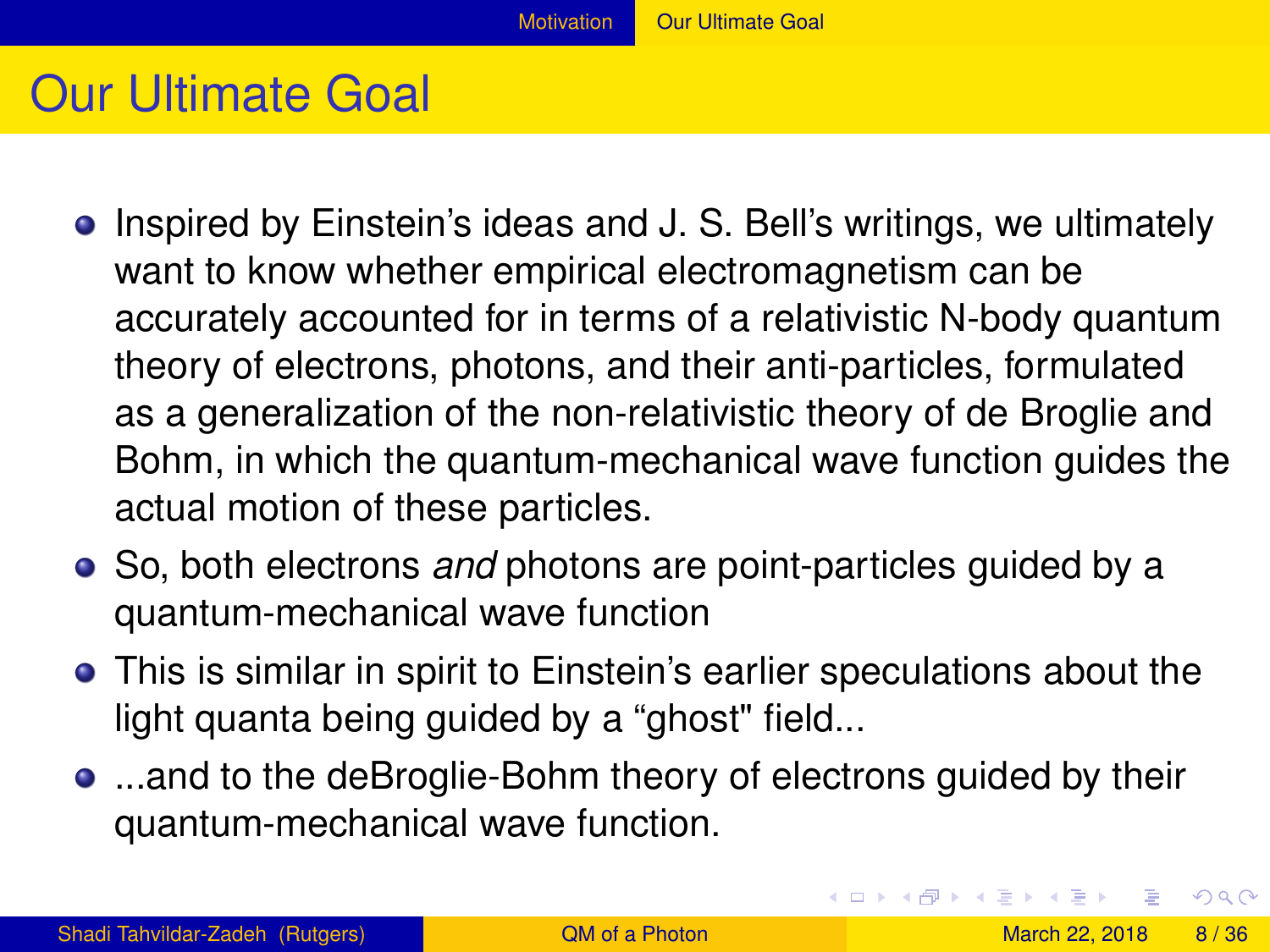#### <span id="page-8-0"></span>[Motivation](#page-8-0) **[Our Ultimate Goal](#page-8-0)**

# How are we going to get there?

We envision the following steps towards accomplishing our goal:

- **1** Study the  $N = 2$  case of one photon and one electron. This further divides into several sub-problems:
	- **1** Analyze the wave function and wave equation of a single electron, in order to solve the various puzzles surrounding it (negative energies, electron vs. positron, ...)
	- **2** Find and analyze the wave function and wave equation of a single photon.
	- <sup>3</sup> Formulate and solve the two-body quantum-mechanical problem of a photon interacting with an electron.
- <sup>2</sup> Solve the *N* > 2 problem by reducing it to the study of pair-wise interactions of the type studied in Problem 1.3
- <sup>3</sup> Prove the emergence of empirical phenomena from *N*-body dynamics (e.g. Compton scattering, emission/absorption of photons by atoms, Coulomb interaction of electrons, the Positronium spectrum, ...)  $(0.125 \times 10^{-14} \text{ m}) \times 10^{-14} \text{ m}$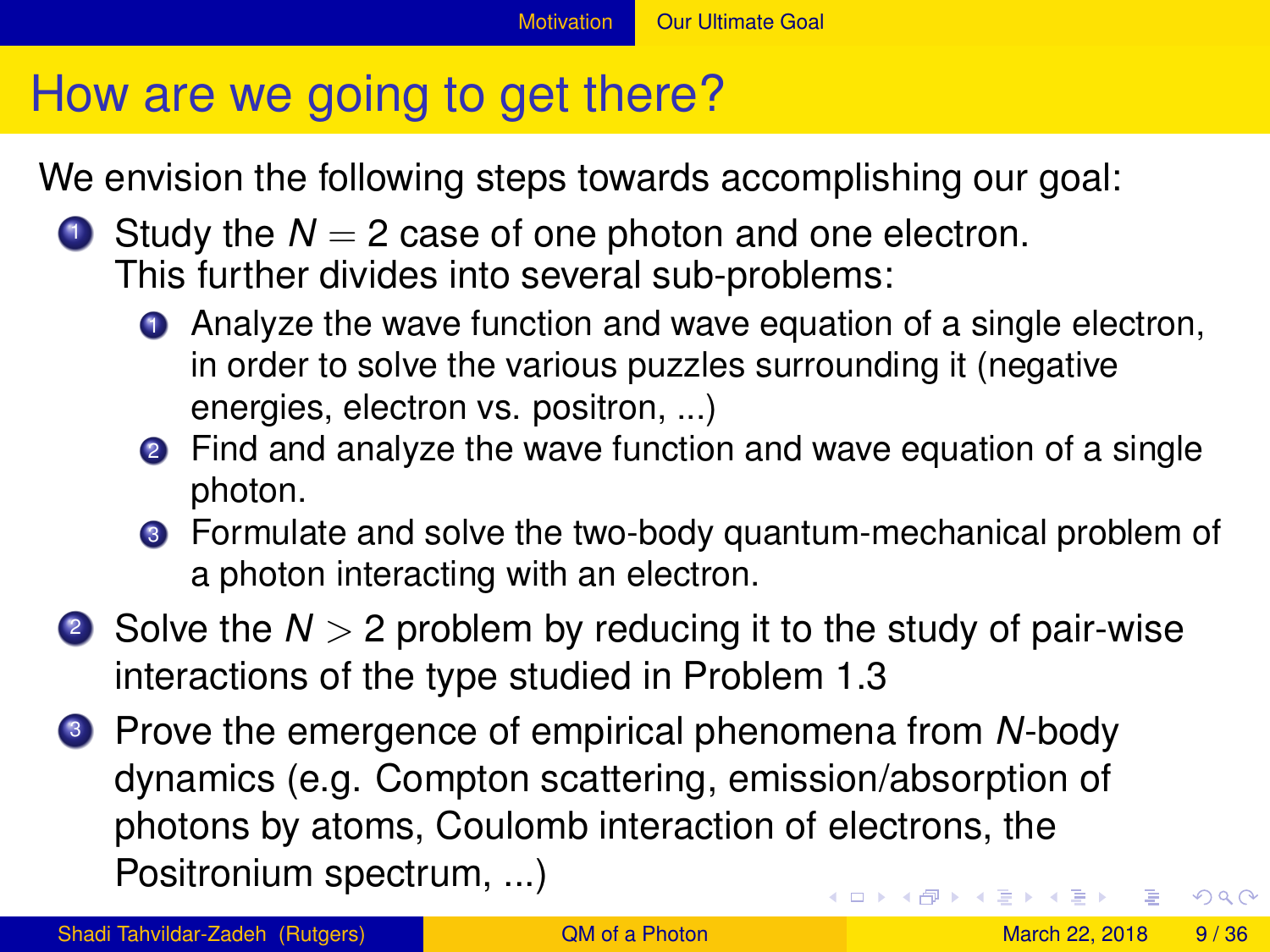# Bracing Ourselves for the Waves of Criticism

(Inspired by Dyson's "Three Waves" Theory of Reception) There are three prevailing attitudes in the physics community regarding the existence of a photon wave function and a photon wave equation:

- **1** This is nonsense. There is no such thing, because:
	- **1** Photons don't have a position.
	- Photons don't even exist.
	- <sup>3</sup> Weinberg and Witten proved that this is impossible
	- <sup>4</sup> "Many other reasons"
- **2 This is trivial.** And, it won't change anything: The electromagnetic field is the photon wave function, and the wave equation it satisfies is equivalent to Maxwell's equations. So, photons will still be quantized electromagnetic fields: QED!
- <sup>3</sup> This is actually nontrivial and important, which is why **we did it before you did.**

<span id="page-9-0"></span> $\Omega$ 

イロトメ 御 トメ 君 トメ 君 トー 君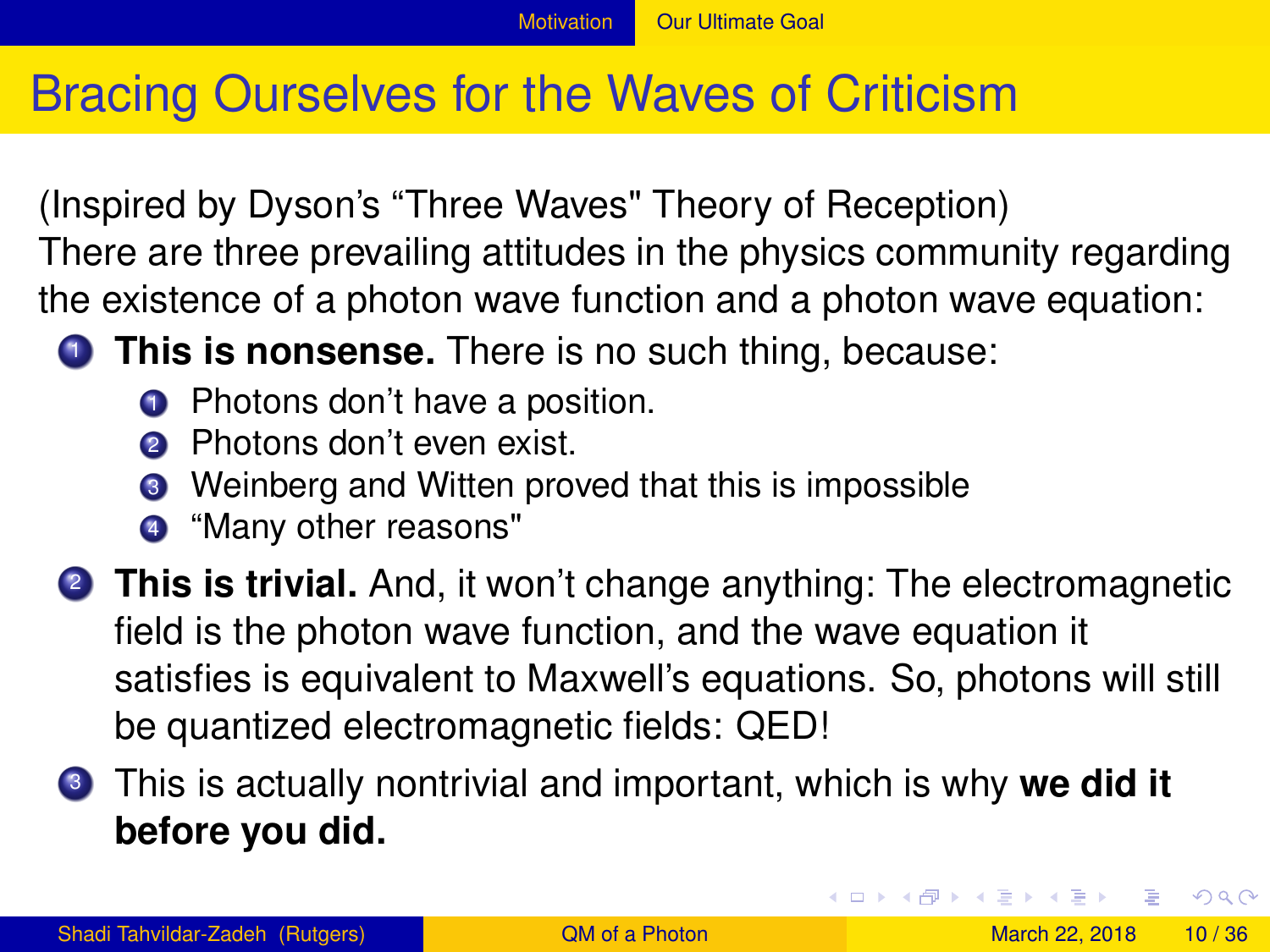- Michael Kiessling and I have formulated a relativistic quantum-mechanical wave function and wave equation for a single photon in  $1 + d$ -dimensional Minkowski spacetime. It is a direct analog of the Dirac equation for the electron, and it furnishes a conserved quantum probability current that transforms correctly under Lorentz transformations.
- Together with Matthias Lienert, we have formulated and studied a fully covariant interacting 2-body problem for an electron and a photon in 1+1-dimensional Minkowski spacetime!

<span id="page-10-0"></span> $\Omega$ 

イロト イ押ト イヨト イヨト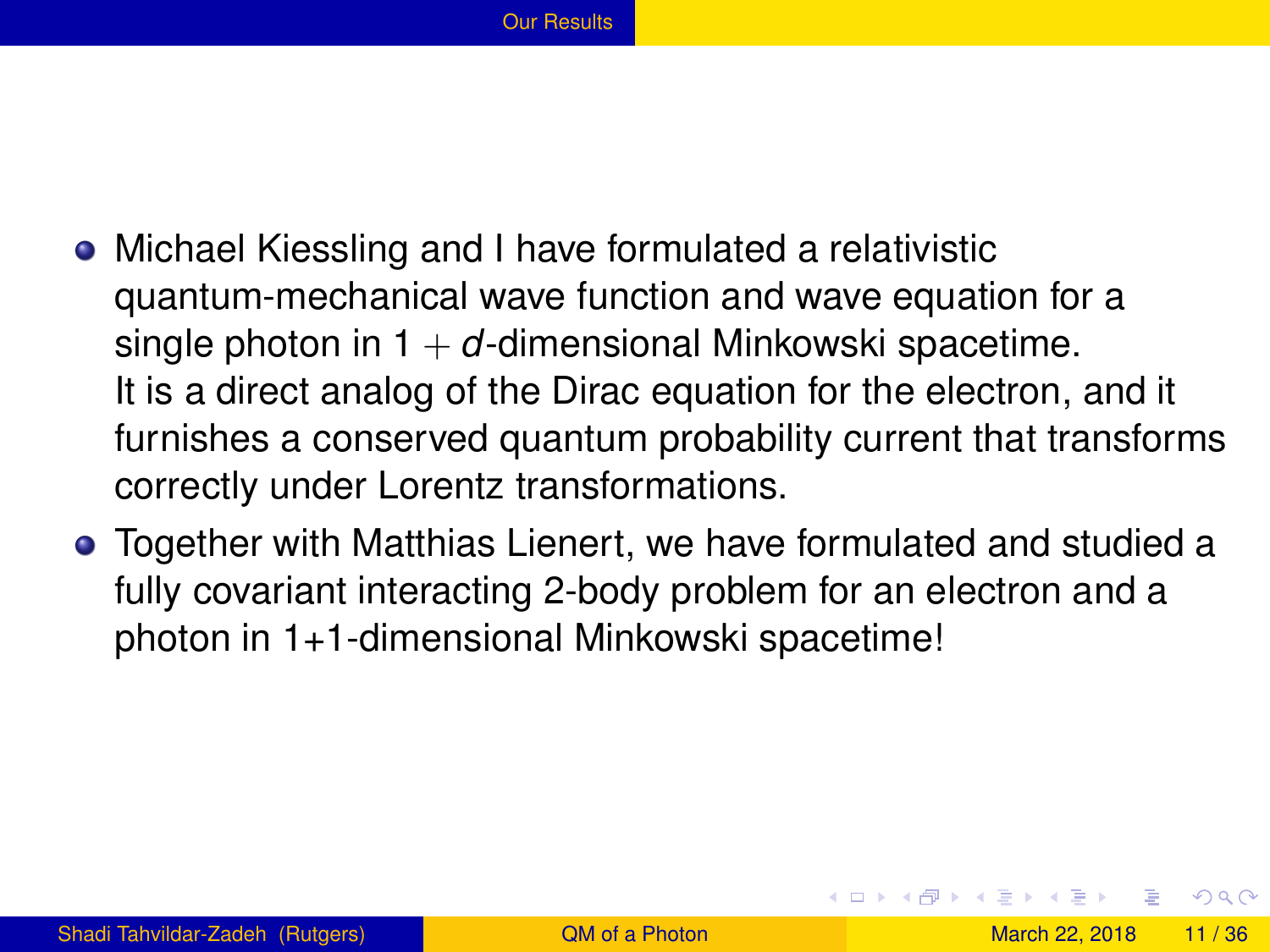#### THEOREM I (Kiessling & T.-Z., 2017)

Let  $A := Cl(1, d)_{\mathbb{C}}$  denote the complexified Clifford algebra associated with the Minkowski spacetime  $\mathbb{R}^{1,d}$ . (Note: For odd *d*,  $\mathcal{A}\cong \mathcal{M}_\eta(\mathbb{C})$  with  $n = 2^{(d+1)/2}$ .) Then,

- **In** *d* space dimensions, the wave function  $\psi_{\text{PH}}$  for a single photon (massless, chargless, spin-1 boson with no longitudinal modes) is a section of the  ${\mathcal A}$ -bundle over  ${\mathbb R}^{1,d},$  with the property that the two main diagonal  $\frac{n}{2} \times \frac{n}{2}$  $\frac{\eta}{2}$  blocks of  $\psi_\text{\tiny PH}$  are trace-free.
- The wave equation satisfied by  $\psi_{\text{PH}}$  is a Dirac-type equation (with modifications inspired by M. Riesz (1946) and Harish-Chandra (1946)):

<span id="page-11-1"></span>
$$
-i\hbar\mathbf{D}\psi_{\rm PH} + m_{\xi}\Pi\psi_{\rm PH} = 0, \qquad (1)
$$

where  $\mathbf{D}=\gamma^\mu\partial_\mu$  is the Dirac operator on  $\mathbb{R}^{1,d},$   $\Pi$  is the projection onto the said diagonal blocks, and  $m_f > 0$  is a parameter to be determined.

<span id="page-11-0"></span> $\Omega$ 

 $(0.123 \times 10^{-14} \text{ m}) \times 10^{-14} \text{ m} \times 10^{-14} \text{ m}$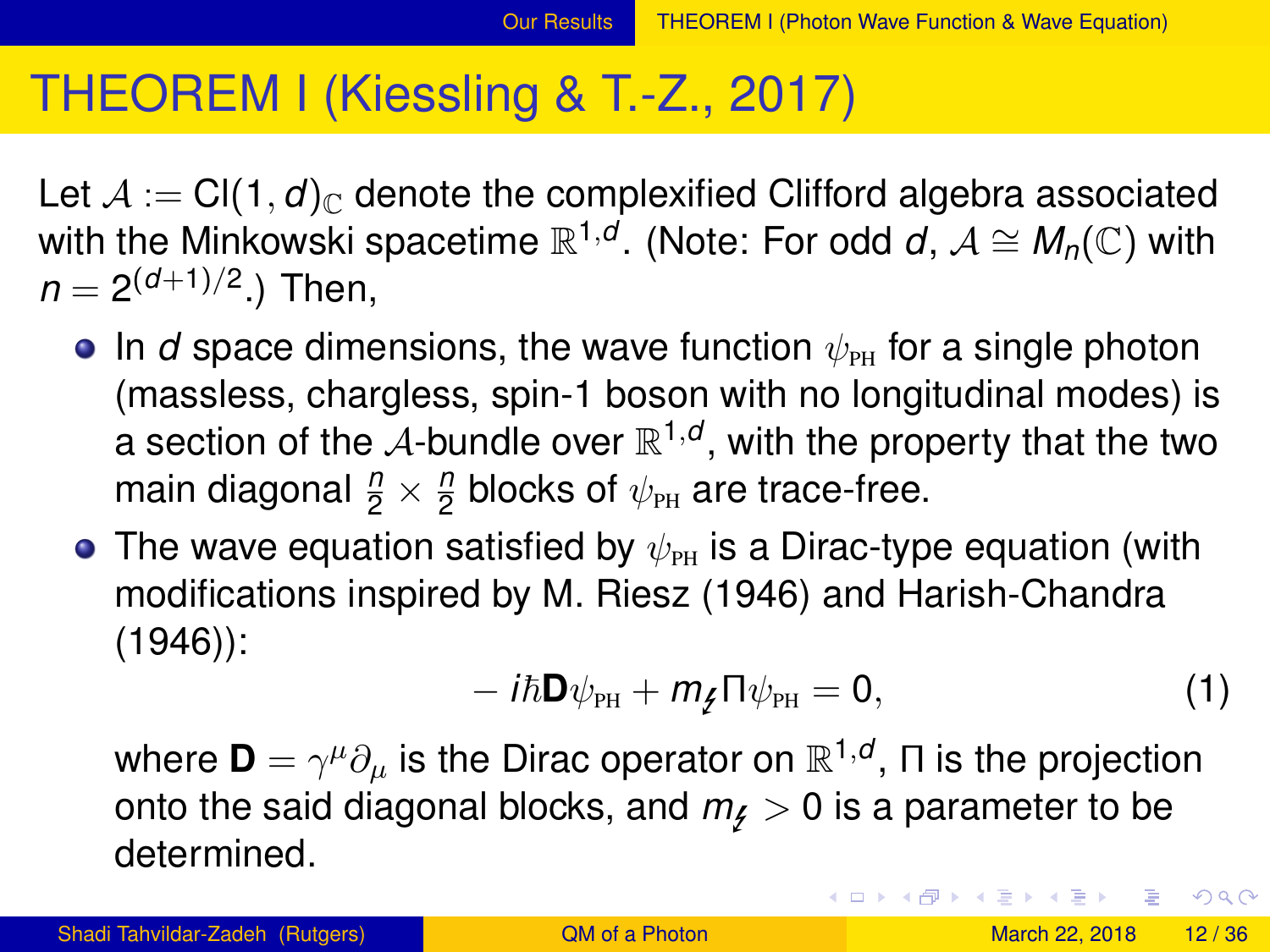# THEOREM I (cont'd.)

- Equation [\(1\)](#page-11-1) is fully Lorentz covariant.
- Equation [\(1\)](#page-11-1) is invariant under gauge transformations

 $\psi_{\text{PH}} \rightarrow \psi_{\text{PH}} + (1 - \Pi)\Upsilon$ ,  $\forall \Upsilon$  s.t. **D** $\Upsilon = 0$ .

 $\bullet$  Every component of  $\psi_{\text{PH}}$  satisfies the massless Klein-Gordon (classical wave) equation

$$
\Box \psi_{\rm PH} = \partial^{\mu} \partial_{\mu} \psi_{\rm PH} = \mathbf{0}.
$$

As a result, the plane-wave solutions  $\psi(t, \mathbf{x}) = \mathbf{a} e^{i(\omega t + \mathbf{k} \cdot \mathbf{x})}$  of [\(1\)](#page-11-1) satisfy the zero-mass dispersion relation

$$
\omega^2=|\textbf{k}|^2.
$$

 $\bullet$  The diagonal part of the wave function  $\Pi\psi_{\rm\scriptscriptstyle PH}$  satisfies the massless Dirac equation

<span id="page-12-1"></span><span id="page-12-0"></span>
$$
-i\hbar\mathbf{D}\Pi\psi_{\rm PH}=0.\tag{2}
$$

As a r[es](#page-11-0)ult, there are no longitudinal modes.

Shadi Tahvildar-Zadeh (Rutgers) **[QM of a Photon](#page-0-0) March 22, 2018** 13/36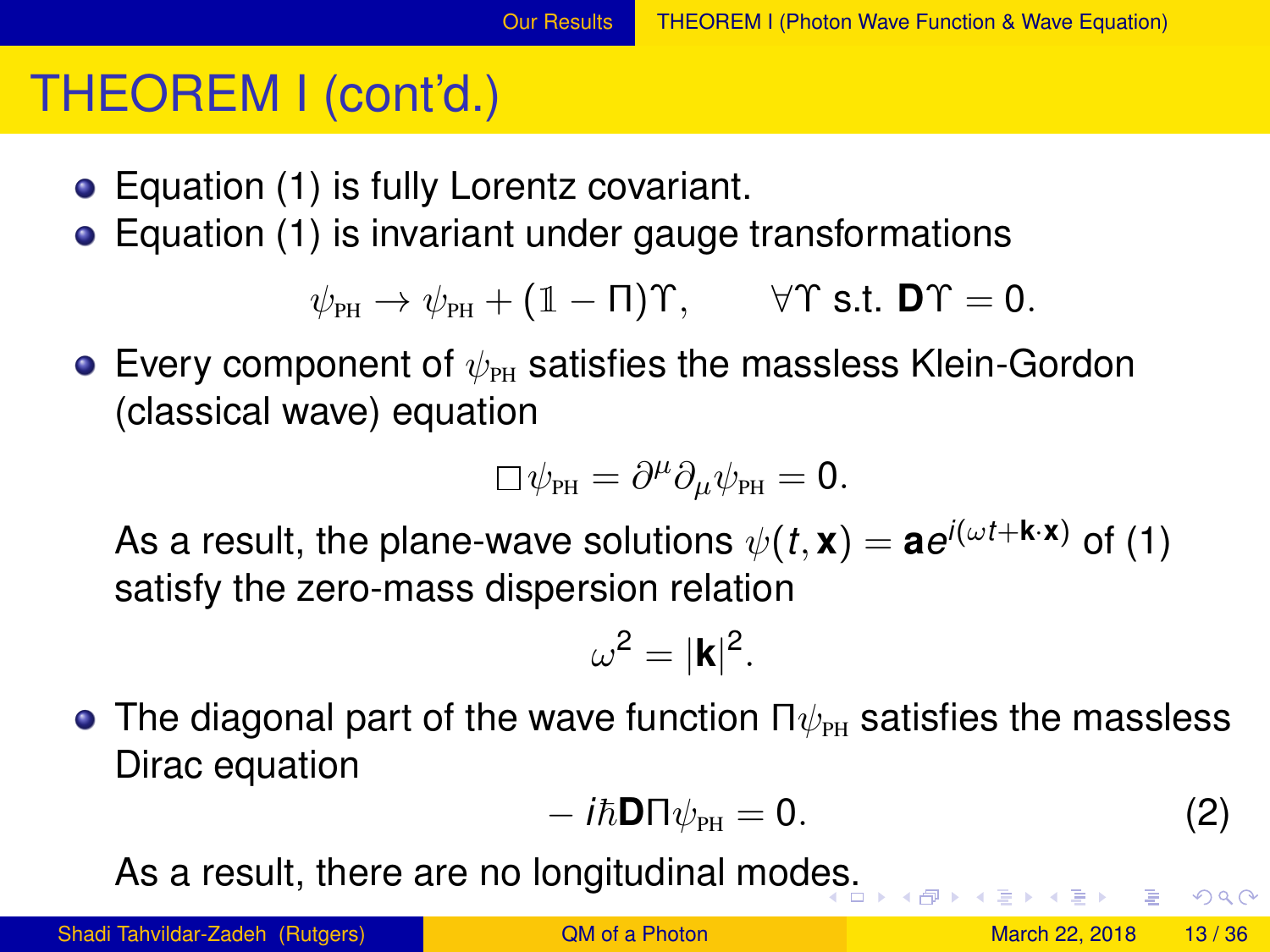# THEOREM I (cont'd.)

- The photon wave equation [\(1\)](#page-11-1) is derivable from a Lorentz-scalar Lagrangian. Thus the solutions of [\(1\)](#page-11-1) enjoy the full set of Noetherian conservation laws associated with the continuous isometries of the Minkowski space.
- Equation [\(2\)](#page-12-1) for the diagonal part of the photon wave function can be cast into the Hamiltonian form, with a Hamiltonian *H* that is essentially self-adjoint with respect to the *L* 2 innerproduct. The spectrum of  $H$  is all of  $\mathbb R$ , with generalized eigenvectors being plane waves satisfying the Einstein relations

<span id="page-13-0"></span>
$$
\pmb{E}=\hbar\omega,\quad \mathbf{p}=\hbar\mathbf{k}.
$$

Equation [\(2\)](#page-12-1) has a conserved timelike probability current that transforms correctly under Lorentz transformations, has a non-negative time-component, and is compatible with the Born Rule associated with the same Hilbert space structure as that of the Hamiltonian *H*. イロト イ押 トイラ トイラトー  $\Omega$ 

Shadi Tahvildar-Zadeh (Rutgers) [QM of a Photon](#page-0-0) March 22, 2018 14/36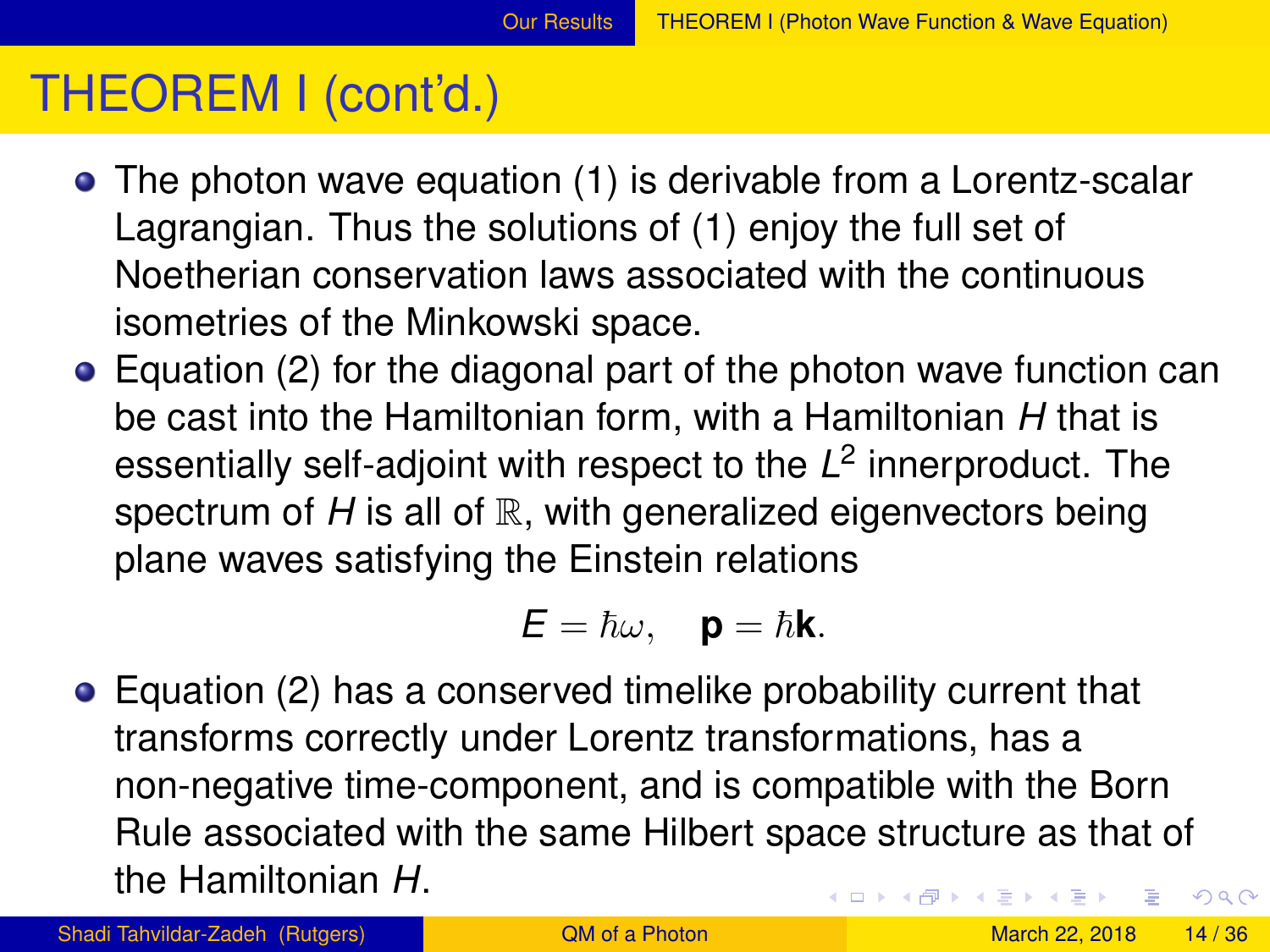#### The Multi-time Evolution for 2-Body Wave Functions

- A fully covariant notion of a many-body wave function requires treating each particle as a space-time *event.*
- Thus the configuration space(time) of two particles in Minkowski space  $\mathbb{R}^{1,d}$  is in fact a domain  $\mathcal{S}$  in  $\mathcal{M}:=\mathbb{R}^{1,d}\times\mathbb{R}^{1,d}.$
- Coordinates on  $M: x = (x_p, x_e) = (t_p, \mathbf{s}_p, t_e, \mathbf{s}_e).$
- $\bullet$  It turns out that the natural domain S to consider is the set of *space-like* configurations  $S = \{(x_p, x_e) \in \mathcal{M} \mid |t_p - t_e| < |\mathbf{s}_p - \mathbf{s}_e|\}$
- $\bullet$  One can pose a Cauchy problem in S for the multi-time evolution of a 2-body wave function  $\psi(x_0, x_0)$ , by specifying initial values for  $\psi$  on the *initial surface*  $\mathcal{I} := \{ (x_p, x_e) \in \mathcal{M} \mid t_p = t_e = 0 \} \subset \overline{\mathcal{S}}$ .
- Since S has a boundary in  $M$ , one may also need to impose boundary conditions.
- <span id="page-14-0"></span>Boundary conditions in particular need to be specified on the *coincidence [s](#page-23-0)[e](#page-10-0)t*  $\mathcal{C} := \{ (x_p, x_e) \in \mathcal{M} \mid t_p = s_p, s_p = s_e \} \subset \partial \mathcal{S}.$  $\mathcal{C} := \{ (x_p, x_e) \in \mathcal{M} \mid t_p = s_p, s_p = s_e \} \subset \partial \mathcal{S}.$  $\mathcal{C} := \{ (x_p, x_e) \in \mathcal{M} \mid t_p = s_p, s_p = s_e \} \subset \partial \mathcal{S}.$  $\mathcal{C} := \{ (x_p, x_e) \in \mathcal{M} \mid t_p = s_p, s_p = s_e \} \subset \partial \mathcal{S}.$  $\mathcal{C} := \{ (x_p, x_e) \in \mathcal{M} \mid t_p = s_p, s_p = s_e \} \subset \partial \mathcal{S}.$  $\mathcal{C} := \{ (x_p, x_e) \in \mathcal{M} \mid t_p = s_p, s_p = s_e \} \subset \partial \mathcal{S}.$  $\mathcal{C} := \{ (x_p, x_e) \in \mathcal{M} \mid t_p = s_p, s_p = s_e \} \subset \partial \mathcal{S}.$  $\mathcal{C} := \{ (x_p, x_e) \in \mathcal{M} \mid t_p = s_p, s_p = s_e \} \subset \partial \mathcal{S}.$  $\mathcal{C} := \{ (x_p, x_e) \in \mathcal{M} \mid t_p = s_p, s_p = s_e \} \subset \partial \mathcal{S}.$  $\mathcal{C} := \{ (x_p, x_e) \in \mathcal{M} \mid t_p = s_p, s_p = s_e \} \subset \partial \mathcal{S}.$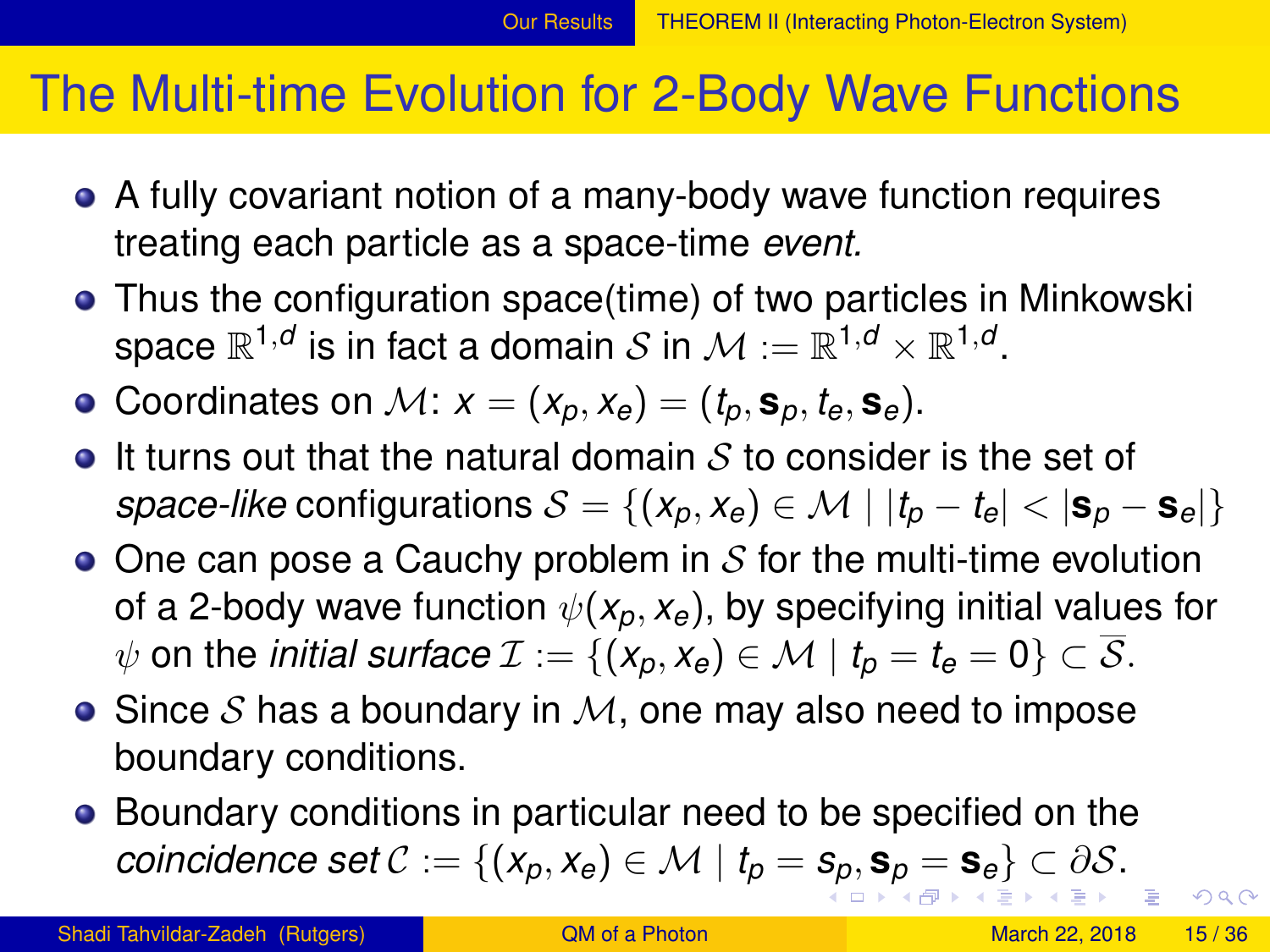# The Two-Body Wave Function and its Wave Equation(s)

• Recall the *one*-body wave functions for  $d = 1$ :

$$
\bullet \ \ \psi_{\text{PH}} = \begin{pmatrix} 0 & \chi_- \\ \chi_+ & 0 \end{pmatrix} \in V_2 \subset \mathbb{C}^{2 \times 2} \text{ and } \psi_{\text{EL}} = \begin{pmatrix} \phi_- \\ \phi_+ \end{pmatrix} \in \mathbb{C}^2
$$

- The 2-body WF belongs to a 4-dim. tensor product space  $\mathit{V}_2 \otimes \mathbb{C}^2.$
- $\psi = (\psi_{--}, \psi_{-+}, \psi_{+-}, \psi_{++}) : \mathcal{S} \to \mathbb{C}^4$ , so  $\psi = \psi(t_p, s_p, t_e, s_e)$
- $\mathsf{Let} \ \gamma_{\boldsymbol{\rho}}^{\mu}:=\gamma^{\mu}\otimes \mathbb{1}, \ \gamma_{\boldsymbol{\theta}}^{\nu}:=\mathbb{1}\otimes \gamma^{\nu}, \ \mathsf{D}_{\boldsymbol{\rho}}:=\gamma_{\boldsymbol{\rho}}^{\mu}\partial_{\chi_{\boldsymbol{\rho}}^{\mu}}, \ \mathsf{D}_{\boldsymbol{\theta}}:=\gamma_{\boldsymbol{\theta}}^{\nu}\partial_{\chi_{\boldsymbol{\theta}}^{\nu}}.$
- The (free) *multi-time equations are:*

<span id="page-15-1"></span><span id="page-15-0"></span>
$$
\begin{cases}\n-i\hbar \mathbf{D}_{\rho}\psi &= 0\\ \n-i\hbar \mathbf{D}_{e}\psi + m_{e}\psi &= 0\n\end{cases}
$$
\n(3)

- *Note: this is ok because*  $[\mathbf{D}_p, \mathbf{D}_e] = 0$ *.*
- We need to specify initial data:  $\psi(0, s_p, 0, s_e) = \mathring{\psi}(s_p, s_e)$ .
- *We also need* boundary conditions *on* C*. Otherwise the dynamics will only be defined in the complement of [the](#page-14-0) [f](#page-16-0)[u](#page-13-0)[tu](#page-14-0)[r](#page-22-0)[e](#page-23-0)[o](#page-10-0)[f](#page-22-0)* [C](#page-23-0)*[.](#page-2-0)*  $\Omega$

Shadi Tahvildar-Zadeh (Rutgers) **[QM of a Photon](#page-0-0) March 22, 2018** 16 / 36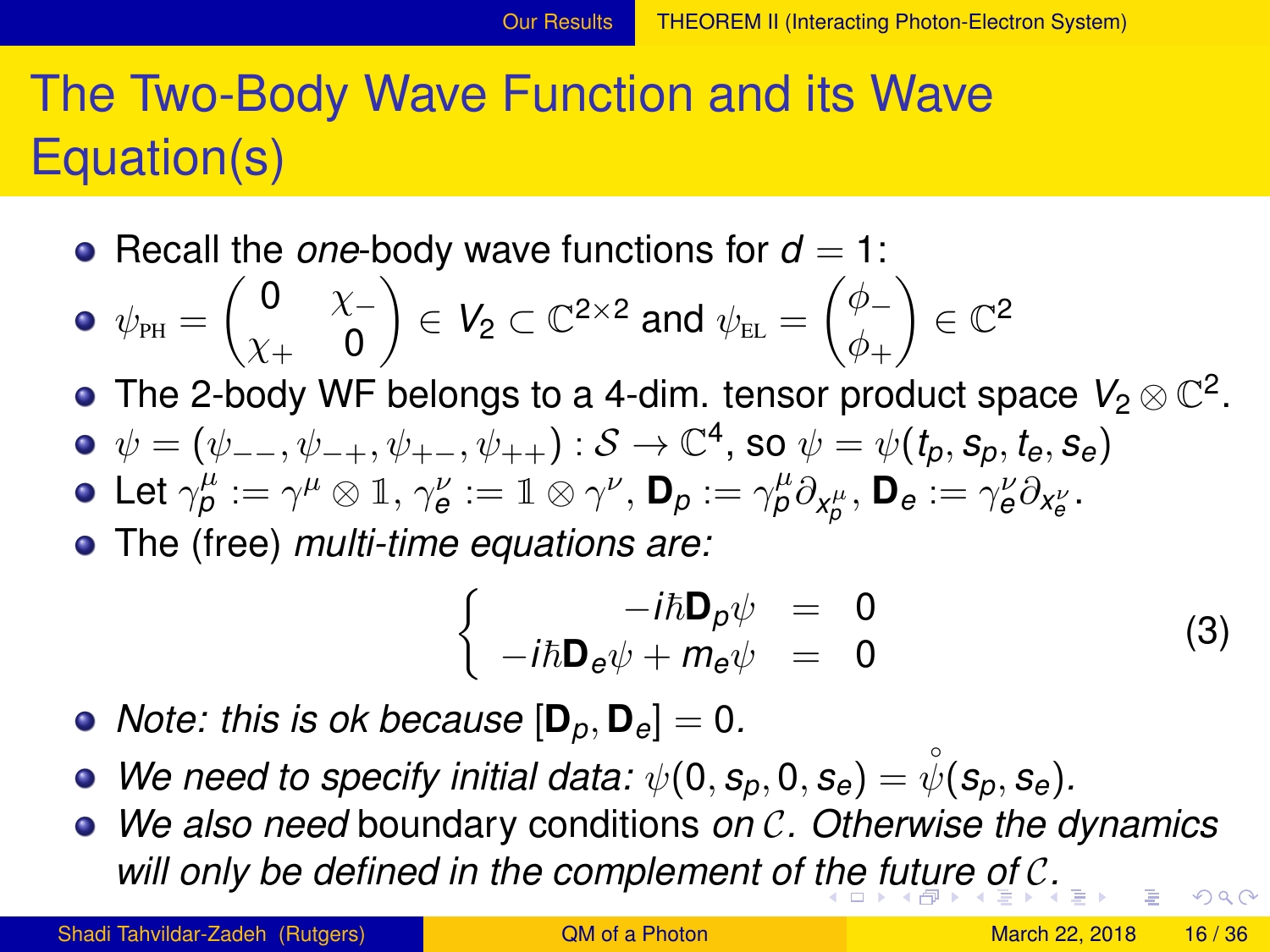#### THEOREM II (Lienert, Kiessling, & T.-Z., 2018)

Let  $\mathcal{S}_1:=\{(t_p, s_p, t_e, s_e)\in \mathcal{S}\mid s_p < s_e\}$  and  $\mathcal{X}=(X^0, X^1)$  any constant timelike vector in  $\mathbb{R}^{1,1}$ . The following IBVP for the 2-body photon-electron multi-time wave function  $\psi: \overline{\mathcal{S}_1} \rightarrow \mathbb{C}^4,$ 

<span id="page-16-0"></span>
$$
\begin{cases}\n-i\hbar D_{\rho}\psi &= 0 \\
-i\hbar D_{e}\psi + m_{e}\psi &= 0 \\
\psi &= \psi \\
\psi_{+-} &= \pm i\sqrt{\frac{X^{0}-X^{1}}{X^{0}+X^{1}}}\psi_{-+} & \text{on } C\n\end{cases}
$$
\n(4)

has a unique global solution that is supported in  $\overline{S_1}$ , depends continuously on the initial data  $\mathring{\psi},$  and is continuous everywhere for all times.

(PRELIMINARY) ∃*T* > 0 such that Bohmian trajectories *Qp*(*t*) and *Qe*(*t*) for the photon and the electron exist, are unique, and  $Q_p(t) \leq Q_e(t)$  for  $0 \leq t < T$ . (See Figure [1.\)](#page-15-0)  $\Omega$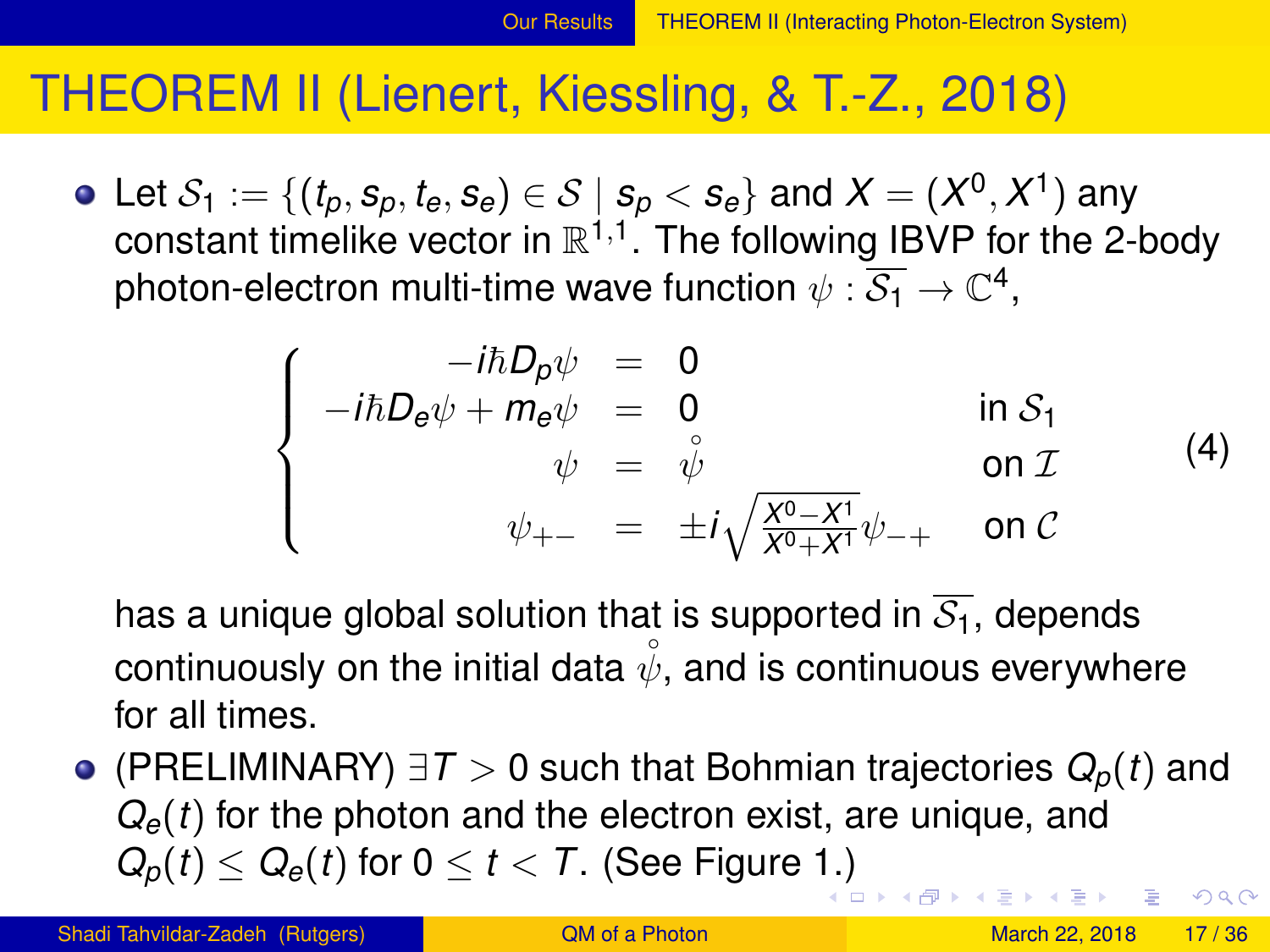# List of Requirements for PWF and PWE

To come up with a quantum-mechanical wave function and wave equation for a single photon in position-space representation, we first list the key properties that these should have:

- **Photon Wave Function needs to** 
	- **1** correspond to a spin-1 particle
	- 2 allow for superposition of left- and right-handed photons
	- **3** belong to a Hilbert space over  $\mathbb C$
- Photon Wave Equation (for the above PWF) needs to
	- <sup>1</sup> be fully Lorentz-covariant
		- be first order in time- and space-derivatives
	- have zero-mass dispersion relation
	- have only transverse modes
	- be derivable from a Lorentz-scalar Lagrangian
	- have a conserved Lorentz-covariant vector current, with a non-negative time-component, that is compatible with Born's Rule.

<span id="page-17-0"></span> $\Omega$ 

イロト イ押 トイラト イラト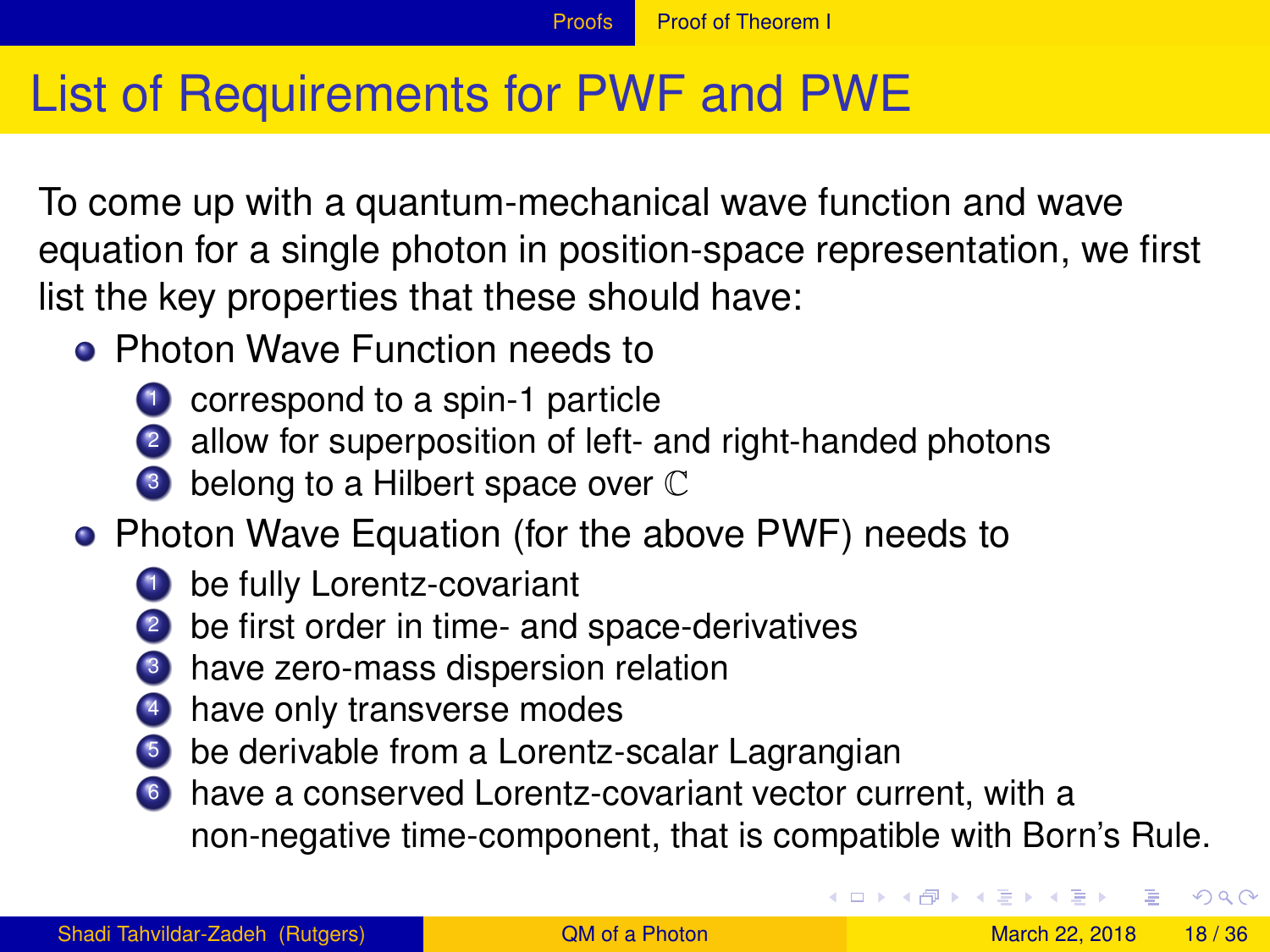# Constructing PWF

- $\bullet$  To find the photon wave function, recall that, for  $d = 3$ , the wave function of an electron, which is a spin- $\frac{1}{2}$  particle, is a *rank-one bispinor*.
- That is to say,  $\psi_{\text{\tiny EL}} : \mathbb{R}^{1,3} \to \mathbb{C}^4,$  such that, for all  $\Lambda \in O(1,3),$  we have

$$
\psi_{\rm EL}(\Lambda x) = L_{\Lambda} \psi_{\rm EL}(x)
$$

where *L*<sup>Λ</sup> is the spinorial (projective) representation of Λ, given by the usual  $SL(2,\mathbb{C})\oplus SL(2,\mathbb{C})$  construction.

By analogy, the wave function of a spin-1 particle needs to be a rank-*two* bispinor, i.e. an endomorphism of rank-one bispinors:  $\psi_\text{\tiny PH}:\mathbb{R}^{1,3}\rightarrow\mathit{M}_{4}(\mathbb{C}),$  with transformation rule

$$
\psi_{PH}(\Lambda x)=L_{\Lambda}\psi_{PH}(x)L_{\Lambda}^{-1}
$$

<span id="page-18-0"></span> $\Omega$ 

 $(1,1)$   $(1,1)$   $(1,1)$   $(1,1)$   $(1,1)$   $(1,1)$   $(1,1)$   $(1,1)$   $(1,1)$   $(1,1)$   $(1,1)$   $(1,1)$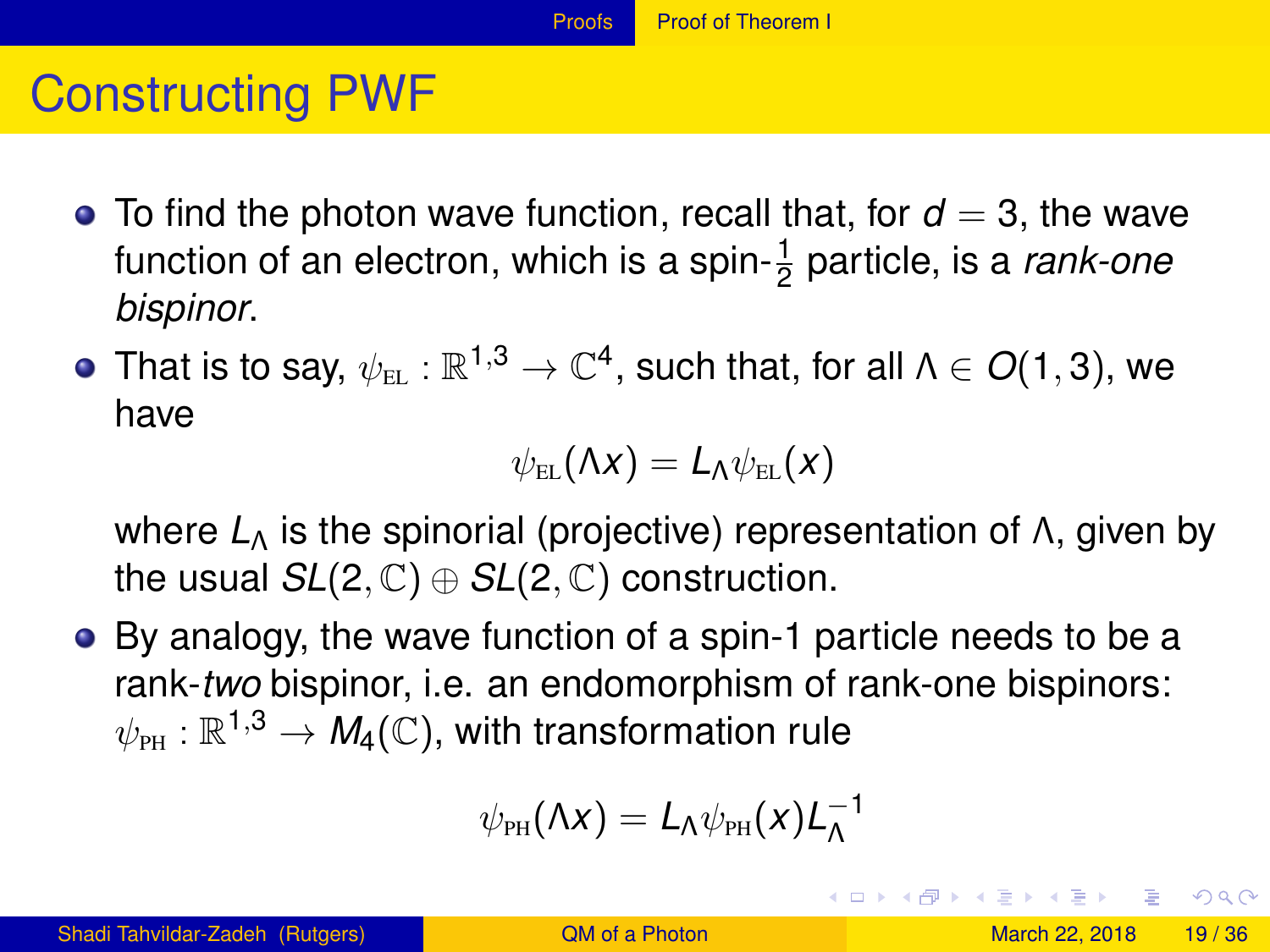# Constructing PWF (cont'd.)

Thus,  $\psi_{\texttt{PH}}=\left(\begin{array}{cc} \psi_{+} & \chi_{-}\ \chi_{-} & \psi_{+} \end{array}\right)$  $\chi_+$   $\psi_-$ ), with  $\psi_{\pm}, \chi_{\pm} \in M_2(\mathbb{C})$  being rank-two spinors of four different types:

$$
(\psi_{+})_{b}^{a}
$$
,  $(\chi_{-})_{b}^{a}$ ,  $(\chi_{+})_{b}^{a}$ ,  $(\psi_{-})_{b}^{a}$ .

- Spinors of even rank are equivalent to ordinary vectors and tensors.
- **•** in particular, there exist (complex-valued) vectors  $a_+$  and 2-tensors  $f_{+}$ , such that

$$
\chi_+ = \mathbf{a}_+^{\mu} \sigma'_{\mu}, \quad \psi_+ = \frac{i}{4} \mathbf{f}_+^{\mu \nu} \sigma_{\mu} \sigma'_{\nu}, \quad \chi_- = \mathbf{a}_-^{\mu} \sigma_{\mu}, \quad \psi_- = \frac{i}{4} \mathbf{f}_-^{\mu \nu} \sigma'_{\mu} \sigma_{\nu},
$$

Here,  $(\sigma_{\mu}) = (\mathbb{1}_{2 \times 2}, \sigma_x, \sigma_y, \sigma_z)$  and  $(\sigma'_{\mu}) = (\mathbb{1}_{2 \times 2}, -\sigma_x, -\sigma_y, -\sigma_z)$ .

<span id="page-19-0"></span> $\Omega$ 

イロト イ押 トイヨ トイヨ トーヨー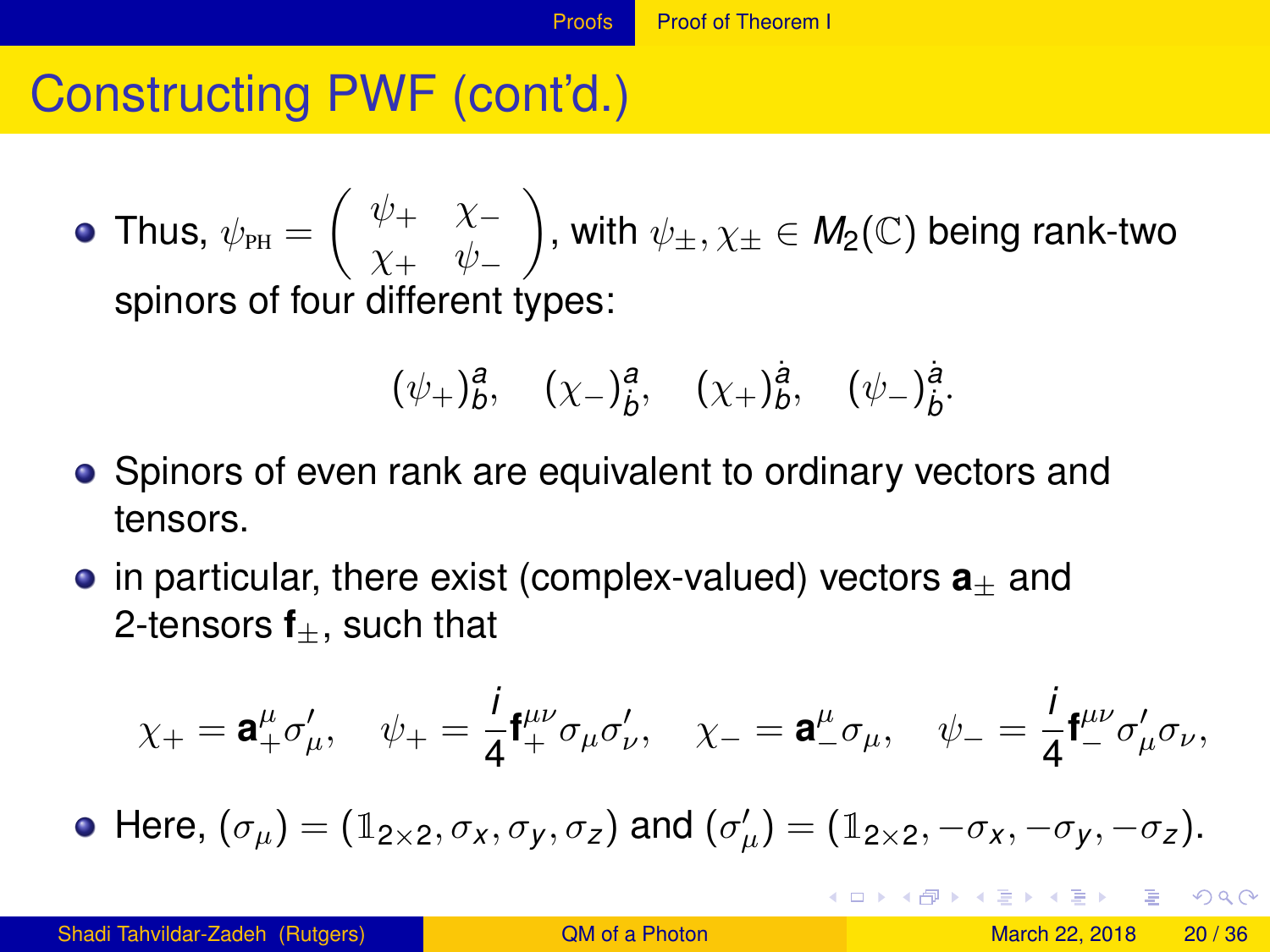# Constructing PWE

- To find the right photon wave equation, we first note that *Maxwell's equations* satisfy at least *some* of the requirements we have listed.
- Moreover, it is possible to write Maxwell's equations *in spinor form*:
- Let **a** be a 1-form and **f** a 2-form on  $\mathbb{R}^{1,3}$ . The source-free Maxwell's equations for an EM field tensor **f** and 4-potential **a** (in Lorentz gauge,) are

<span id="page-20-1"></span>
$$
d\mathbf{a} = \mathbf{f}, \quad \delta \mathbf{a} = 0, \quad d\mathbf{f} = 0, \quad \delta \mathbf{f} = 0. \tag{5}
$$

• To put these in spinor form, define

$$
\chi_+ := \mathbf{a}^\mu \sigma'_\mu, \qquad \psi_+ := \frac{i}{4} \mathbf{f}^{\mu\nu} \sigma_\mu \sigma'_\nu.
$$

<span id="page-20-0"></span> $\Omega$ 

イロト イ押 トイラト イラト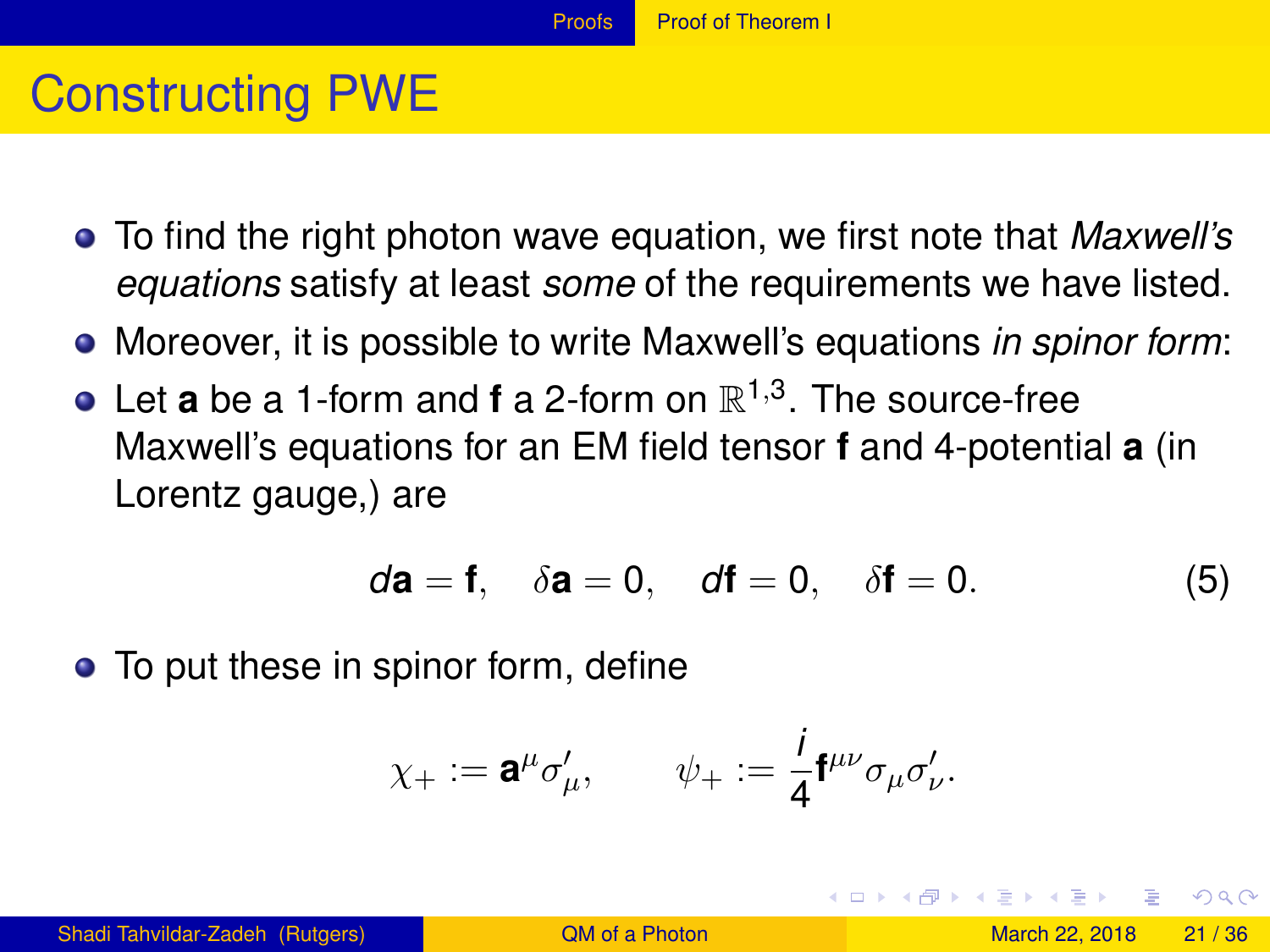# Constructing PWE (cont'd.)

Then the above Maxwell's equations [\(5\)](#page-20-1) are *almost* equivalent to

<span id="page-21-1"></span>
$$
\sigma^{\mu}\partial_{\mu}\chi_{+}=\psi_{+},\qquad \sigma^{\prime\mu}\partial_{\mu}\psi_{+}=0.\tag{6}
$$

- The only difference being their behavior under **parity**
- [\(5\)](#page-20-1) is invariant under parity, while [\(6\)](#page-21-1) under parity goes to

<span id="page-21-2"></span><span id="page-21-0"></span>
$$
\sigma^{\prime \mu} \partial_{\mu} \chi_{-} = \psi_{-}, \qquad \sigma^{\mu} \partial_{\mu} \psi_{-} = 0. \tag{7}
$$

- Putting [\(6\)](#page-21-1) and [\(7\)](#page-21-2) together *seems to* yield our PWE [\(1\)](#page-11-1).
- But, we are not done yet!
- **•** So far,  $\psi_+$  and  $\psi_-$  correspond to *the same* 2-form **f**.
- This implies that  $\psi_+^\dagger = \psi_-$ . This PWF is *self-dual*.
- Self-duality is *not* preserved under multiplication by a complex scalar!  $\implies$  We will not get a Hilbert space over  $\mathbb{C}!$
- **•** Remedy: use two different **f**'s: **f**<sub>+</sub> for  $\psi$ <sub>+</sub> and **f**<sub>−</sub> for  $\psi$ <sub>−</sub>.
- Now we can have superposition of LH an[d R](#page-20-0)[H](#page-22-0)[p](#page-14-0)[h](#page-22-0)[o](#page-10-0)[t](#page-9-0)o[n](#page-22-0)[s](#page-23-0)[!](#page-2-0)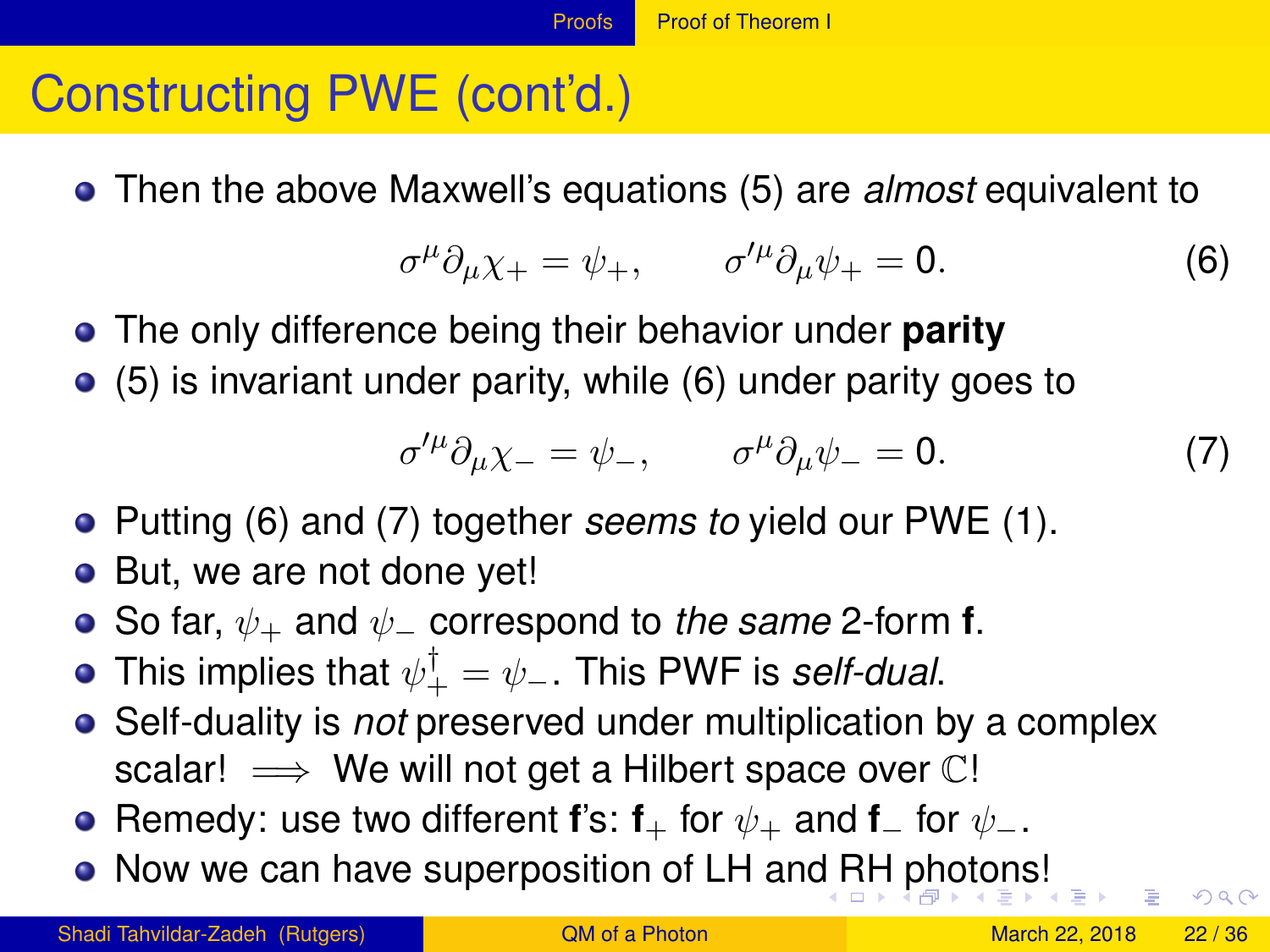# Lagrangian Formulation and Conservation Laws

Our PWE [\(1\)](#page-11-1) is derivable from a Lorentz-scalar Lagrangian:

<span id="page-22-1"></span>
$$
\mathcal{L} = \frac{\hbar}{16\pi i} \text{tr} \left( \overline{\psi}_{\text{PH}} \gamma^{\mu} \partial_{\mu} \psi_{\text{PH}} - \partial_{\mu} \overline{\psi}_{\text{PH}} \gamma^{\mu} \psi_{\text{PH}} \right) + \frac{m_{\cancel{f}}}{8\pi} \text{tr} \left( \overline{\psi}_{\text{PH}} \Pi \psi_{\text{PH}} \right), \quad (8)
$$

- Here,  $\overline{\psi}=\gamma^0\psi^\dagger\gamma^0$  is the Dirac adjoint for rank-2 bispinors, and tr is the (matrix) trace operator.
- The associated (symmetrized) canonical stress for [\(8\)](#page-22-1) is

<span id="page-22-0"></span>
$$
\Theta_{\mu\nu}=\frac{\hbar}{32\pi i}\mathrm{tr}\left\{\overline{\psi_{\scriptscriptstyle\mathrm{PH}}}\gamma_{\nu}\partial_{\mu}\psi_{\scriptscriptstyle\mathrm{PH}}+\overline{\psi_{\scriptscriptstyle\mathrm{PH}}}\gamma_{\mu}\partial_{\nu}\psi_{\scriptscriptstyle\mathrm{PH}}-\text{adj.}\right\}
$$

- $\bullet$  It satisfies  $\nabla^{\mu}\Theta_{\mu\nu} = 0$ . Thus it can be used to generate all the Noetherian domain conservation laws of the PWE associated with the continuous symmetries of  $\mathbb{R}^{1,d}$ : Energy, Linear Momentum, Angular Momentum, and Centroid position.
- There are also (previously unknown) integral conservation laws associated with symmetries of the fiber, e.g. the *cross-linkage integral.*  $(0.125 \times 10^{-14} \text{ m}) \times 10^{-14} \text{ m}$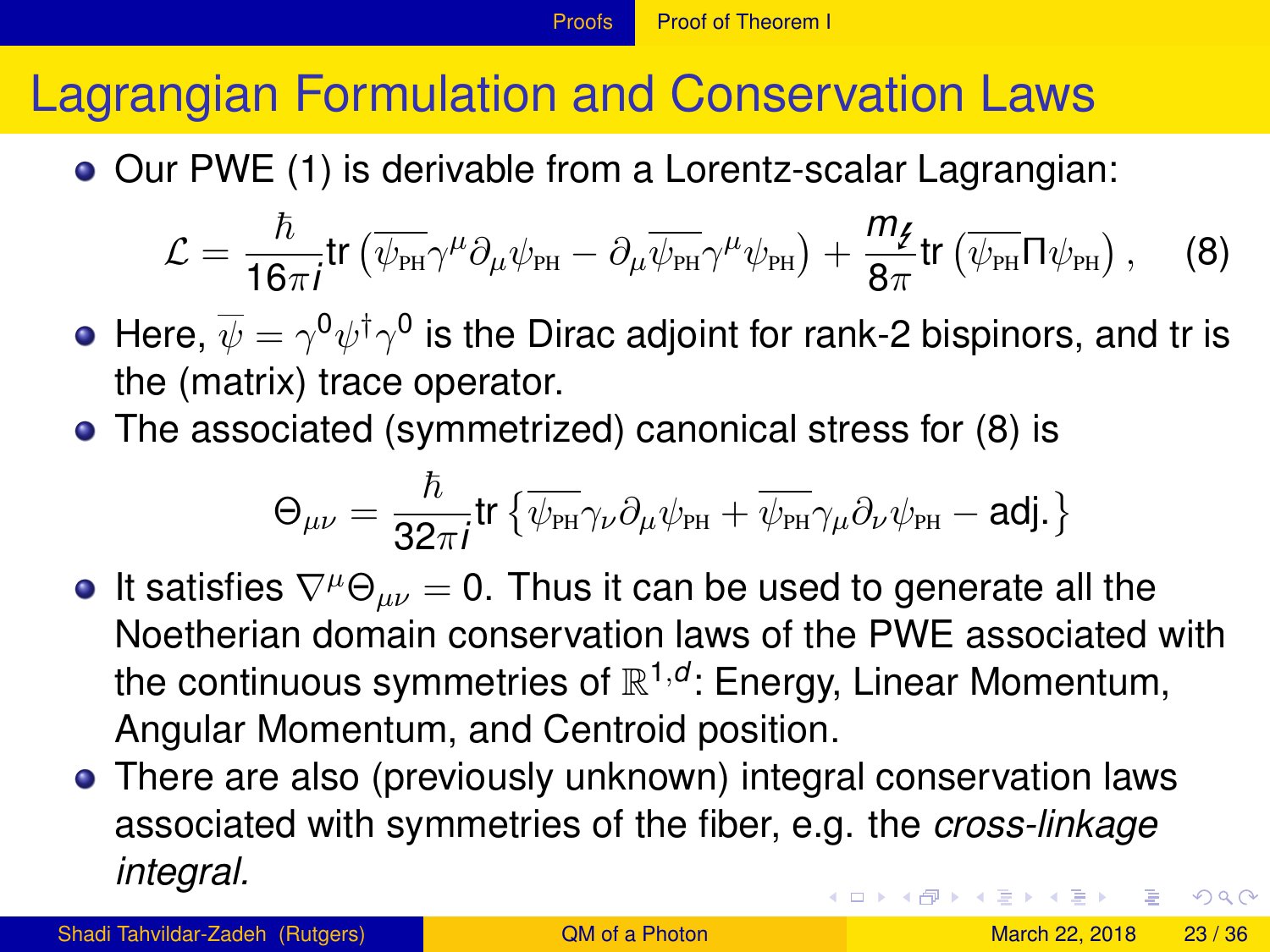# Relationship to Maxwell Fields

Recall the 1-forms  $a_{+}$  and 2-forms  $f_{+}$  that appeared inside PWF  $\psi_{\text{PH}}$ .

Choosing a frame, we can re-name the components of these forms:  $a^0_{\pm} = \phi_{\pm}, \quad a^k_{\pm} = A^k_{\pm}, \quad -f^{0k}_{\pm} = e^k_{\pm}, \quad -* f^{0k}_{\pm} = b^k_{\pm}.$ 

**•** It will then follow that  $\chi_+ = \phi_+ \mathbb{1} \mp \sigma \cdot \mathsf{A}_+$ ,  $\psi_+ = \pm i \sigma \cdot (\mathsf{e}_+ \pm i \mathsf{b}_+)$ .

- As a consequence of PWE [\(1\)](#page-11-1), the pairs (**e**+, **b**+) and (**e**−, **b**−) satisfy Maxwell's equations for classical *E* and *B* fields.
- Via a gauge transformation,  $(\phi_+, \mathbf{A}_+)$  can be made real, and can be viewed as "scalar and vector potentials" (in Lorenz gauge) for those *E* and *B* fields.
- The conserved quantities we found can be re-expressed in terms of these "electromagnetic" quantities. In particular:

• Energy = 
$$
\frac{m_{f}c^{2}}{8\pi} \int_{\mathbb{R}^{3}} [\mathbf{e}_{+} \cdot \mathbf{e}_{-} + \mathbf{b}_{+} \cdot \mathbf{b}_{-}] d^{3}x
$$

<span id="page-23-0"></span>• Cross Linkage = 
$$
\frac{\hbar}{8\pi m_{f}c}
$$
  $\lim_{r\to\infty} \int_{S_r} (a_{-} \times a_{+}) \cdot n dS$ .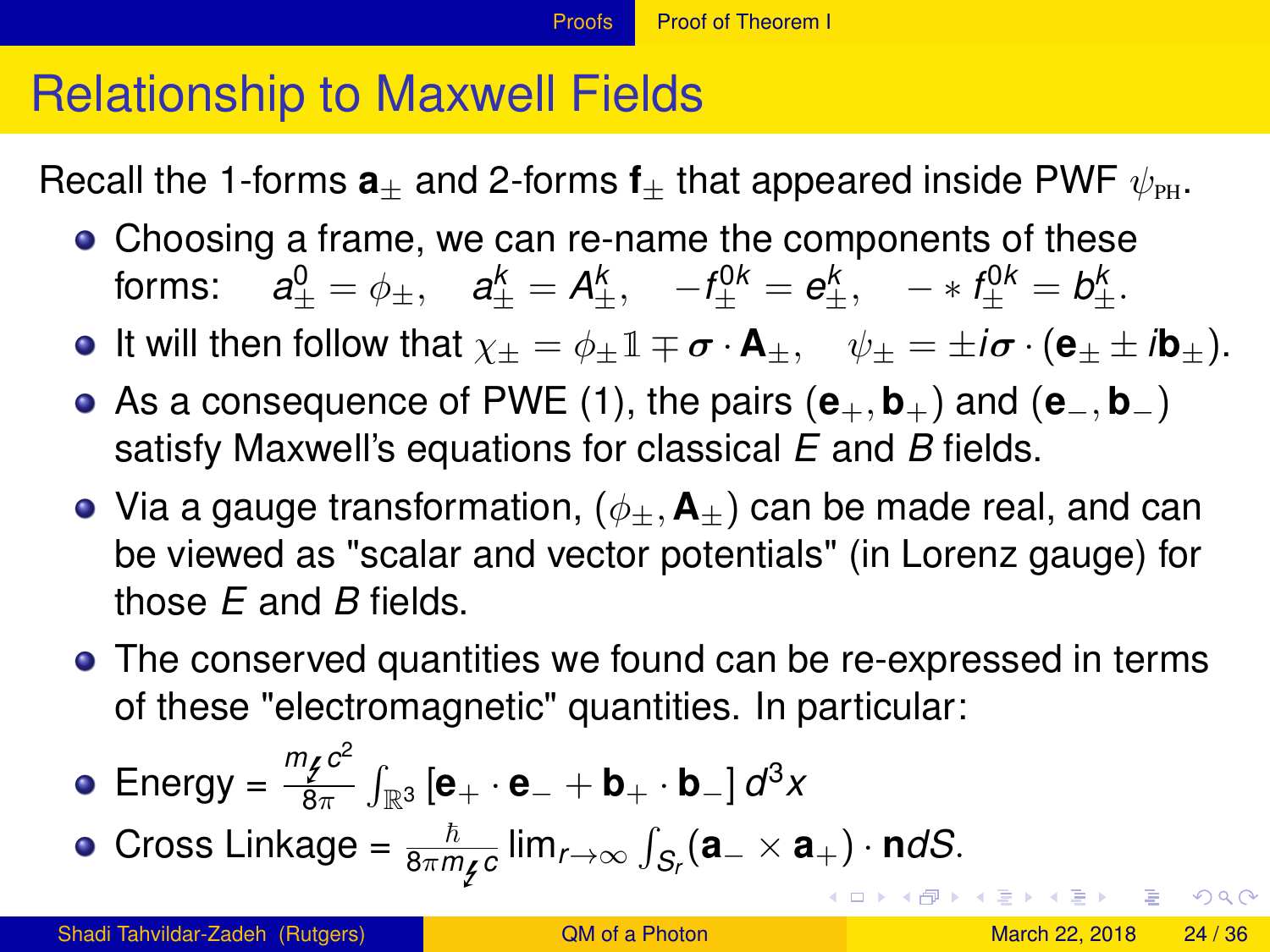# Hamiltonian Formulation

Recall that the diagonal part of the PWF satisfies the massless Dirac еq. [\(2\)](#page-12-1):  $-i\hbar \gamma^{\mu}\partial_{\mu}\phi_{\scriptscriptstyle{\text{PH}}} = 0$ , where  $\phi_{\scriptscriptstyle{\text{PH}}} := \Pi \psi_{\scriptscriptstyle{\text{PH}}}.$ 

Choosing a time function *t* for  $\mathbb{R}^{1,d}$ , the above has a Hamiltonian reformulation: *iħ* $\frac{\partial}{\partial \lambda}$  $\frac{\partial}{\partial t}\phi_t = H\phi_t$ , where  $\phi_t(\mathbf{x}) := \phi_{\texttt{PH}}(t,\mathbf{x})$ , and

$$
H:=-i\hbar c\gamma^0\gamma^k\partial_k=-i\hbar c\begin{pmatrix}\sigma\cdot\nabla&0\\0&-\sigma\cdot\nabla\end{pmatrix}
$$

*H* is easily seen to be symmetric and essentially self-adjoint with respect to the Hilbert space innerproduct

$$
\langle \phi_t | \zeta_t \rangle := \int_{\mathbb{R}^3} \text{tr} \left( \phi_t^{\dagger} \zeta_t \right) d^3x,
$$

 $\bullet$  It follows that  $Spec(H) = \mathbb{R}$ , and the generalized energy and momentum eigenvalues of *H* satisfy the Einstein (deBroglie) energy-frequency relations:  $E = \hbar \omega$  $E = \hbar \omega$  $E = \hbar \omega$ ,  $p = \hbar k$  $p = \hbar k$  $p = \hbar k$ [.](#page-27-0)

Shadi Tahvildar-Zadeh (Rutgers) **[QM of a Photon](#page-0-0) March 22, 2018** 25/36

<span id="page-24-0"></span> $000$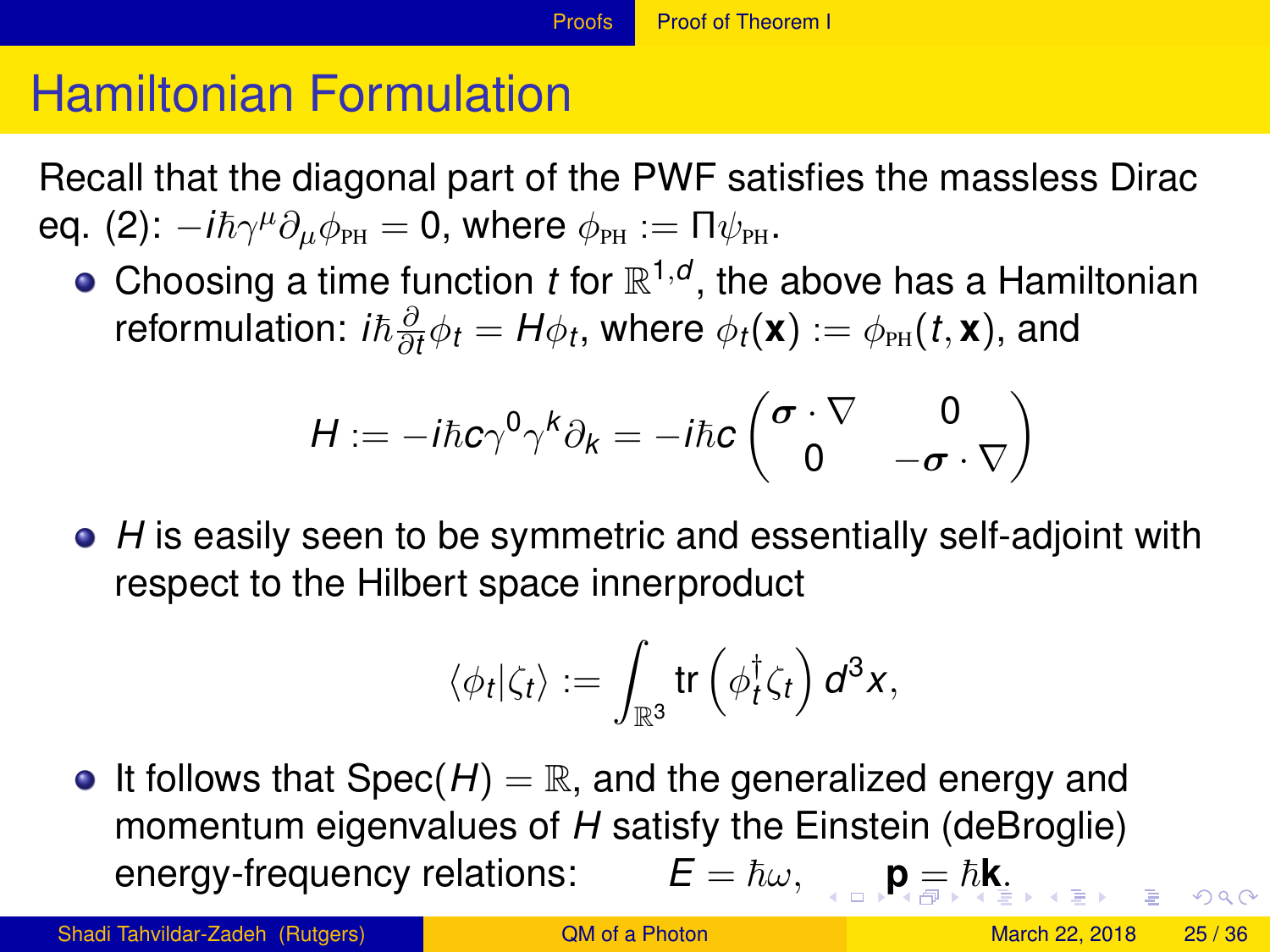# Existence of a Photon Particle Current

- None of the conserved quantities mentioned so far can play the role of a *particle current* for photons.
- That is, *a future-directed causal Lorentz-vector j*<sup>µ</sup> , *constructed only from the PWF*, such that  $\partial_{\mu}j^{\mu} = 0$ .
- If such a vector can be found, then upon choosing a Lorentz frame and setting  $\rho := j^0 \geq 0, \, v^k := j^k/\rho,$  we obtain the continuity equation  $\partial_t \rho + \nabla \cdot (\rho \mathbf{v}) = 0$ , which impliest that  $\frac{d}{dt} \int \rho(t, \mathbf{x}) d\mathbf{x} = 0$ .
- Assuming  $\int_{\mathbf{R}^3} \rho(\mathbf{0},\mathbf{x})d\mathbf{x} < \infty$ , by normalizing the PWF we can interpret  $\rho(t, \mathbf{x})$  as the *probability density of detecting the photon* at time *t* at position **x** in space. (When  $\rho$  is *quadratic* in the normalized WF, this is called **Born's Rule.**)
- We can further identify **v** as the (deBroglie-Bohm) velocity field of the actual photon trajectories  $\mathbf{x} = \mathbf{Q}(t)$
- <span id="page-25-0"></span>Thus the actual particle trajectories can be found by solving the ODE  $\frac{d\mathbf{Q}}{dt} = \mathbf{v}(t, \mathbf{Q}(t))$ イロト イ押ト イヨト イヨト ニヨ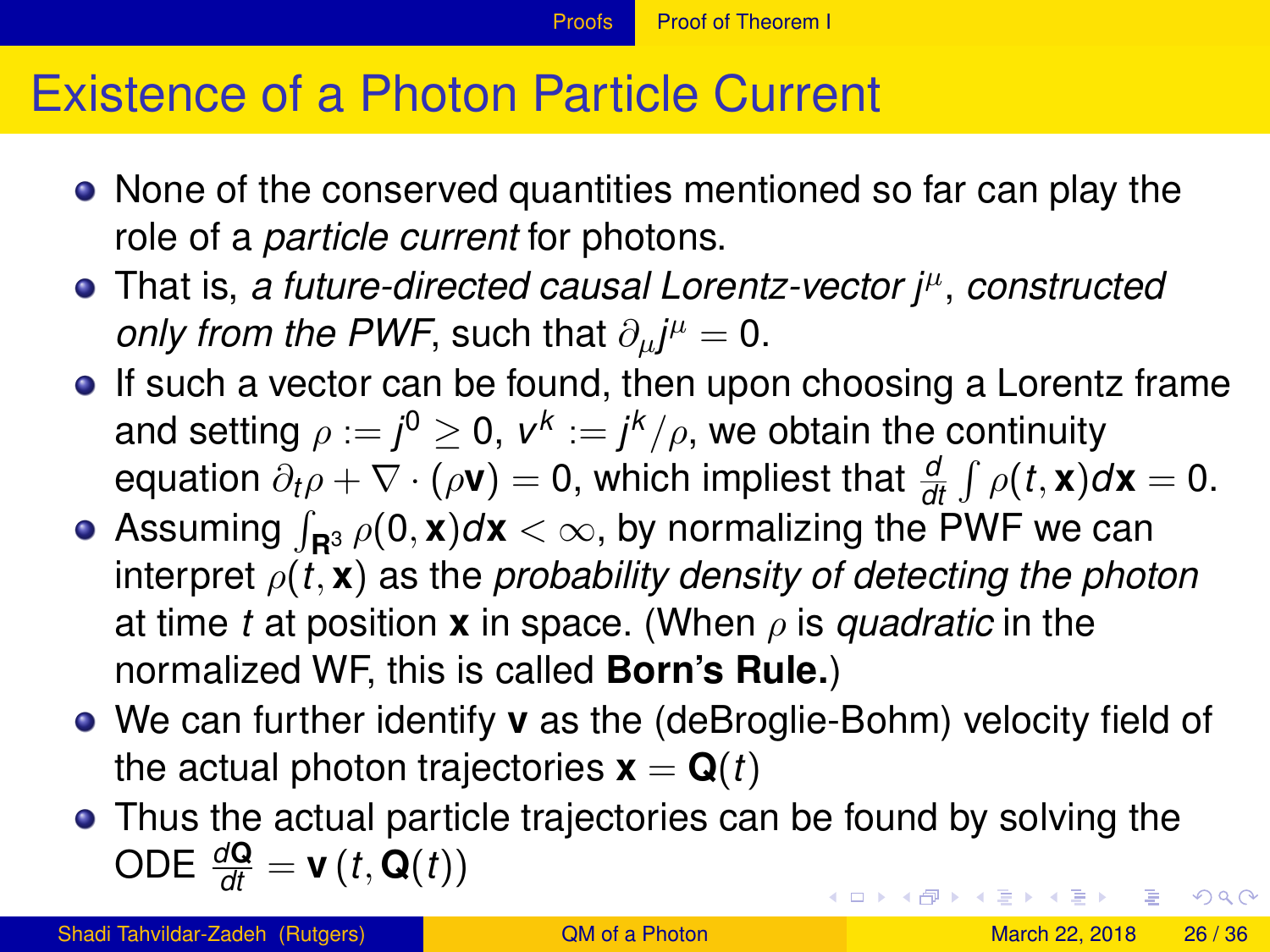#### Constructing the Photon Particle Current

- $\bullet$  We show that given any (non-null) Killing field X of  $\mathbb{R}^{1,d},$  there is a conserved current  $j^{\mu}_X$  $\psi^{\mu}_{X}$  that depends only on  $X$  and  $\phi_\text{\tiny PH}=\Pi\psi_\text{\tiny PH}.$
- <sup>2</sup> We show how to construct a *constant* (and therefore Killing) vectorfield X that depends *only* on  $\phi_{\text{PH}}$ 
	- To do this, we first define the Riesz tensor:  $\tau^{\mu\nu}=\frac{1}{4}$  $\frac{1}{4}$ tr  $(\overline{\phi_{\scriptscriptstyle{\text{PH}}}} \gamma^{\mu} \phi_{\scriptscriptstyle{\text{PH}}} \gamma^{\nu})$
	- We prove that  $\bm{\tau}$  is symmetric, and  $\nabla^{\mu}\tau_{\mu\nu}=0$  when  $\phi_\text{\tiny{PH}}$  satisfies the massless Dirac eq. [\(2\)](#page-12-1)
	- We prove that  $\tau$  satisfies the *Dominant Energy Condition*, i.e. <sup>1</sup> τ µ <sup>ν</sup> *Y* ν is future directed causal whenever *Y* is so. 2  $\tau_{\mu\nu}$   $Y^{\mu}Z^{\nu} \geq 0$  whenever Y and Z are future-directed and causal.
	- We now set  $j_X^\mu$  $\chi^{\mu}_{X} := \tau^{\mu}_{\nu} X^{\nu}$  for  $X$  the given Killing field.
	- **•** This completes Step 1.

<span id="page-26-0"></span> $\Omega$ 

 $(1,1)$   $(1,1)$   $(1,1)$   $(1,1)$   $(1,1)$   $(1,1)$   $(1,1)$   $(1,1)$   $(1,1)$   $(1,1)$   $(1,1)$   $(1,1)$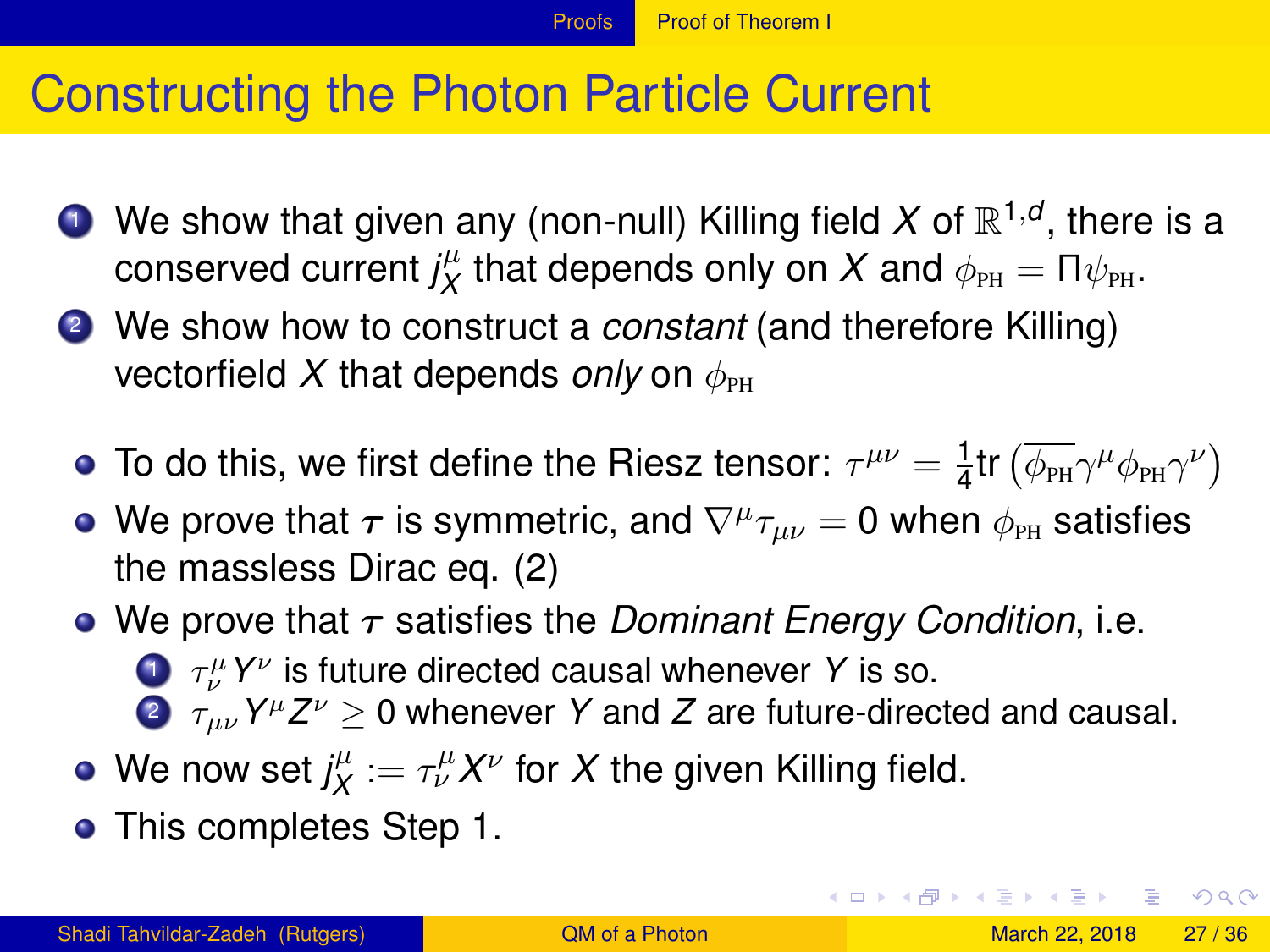# Constructing the Photon Particle Current, Step 2

- Let {**e**(µ)} be any fixed Lorentz-orthogonal frame of *constant* unit vectorfields for  $\mathbb{R}^{1,d}$ .
- By Step 1, to every Killing field *Y* of the Minkowski space, there  $\mathsf{corresponds}$  a number  $\pi_{\mathsf{Y}} := \int_{\mathbb{R}^d} j_{\mathsf{Y}}^0(t,\mathbf{x}) d\mathbf{x}$ . (Note: since  $j_{\mathsf{Y}}$  is a conserved current this is independent of *t*).
- Since each of the constant vectors  $\mathbf{e}_{(\mu)}$  is itself a Killing field of Minkowski space, we can define  $\pi_\mu:=\pi_{\mathsf{e}_{(\mu)}}.$
- It's easy to see that under a Lorentz transformation,  $(\pi^\mu)$ transform like the components of a Lorentz vector  $\pi$ .
- Moreover,  $\pi$  is future-directed and causal.
- If  $\pi$  is not null, we set  $X:=\frac{1}{\pi_\mu\pi^\mu}\pi$ .
- We define the photon probability current to be

$$
j^{\mu}_{\scriptscriptstyle\rm PH} = j^{\mu}_{X} = \frac{1}{4} \textrm{tr} \left( \overline{\phi_{\scriptscriptstyle\rm PH}} \gamma^{\mu} \phi_{\scriptscriptstyle\rm PH} \gamma_{\nu} X^{\nu} \right)
$$

with *X* as defined in the above.

Shadi Tahvildar-Zadeh (Rutgers) and GM of a Photon March 22, 2018 28/36

<span id="page-27-0"></span> $\Omega$ 

 $(0.123 \times 10^{-14} \text{ m}) \times 10^{-14} \text{ m} \times 10^{-14} \text{ m}$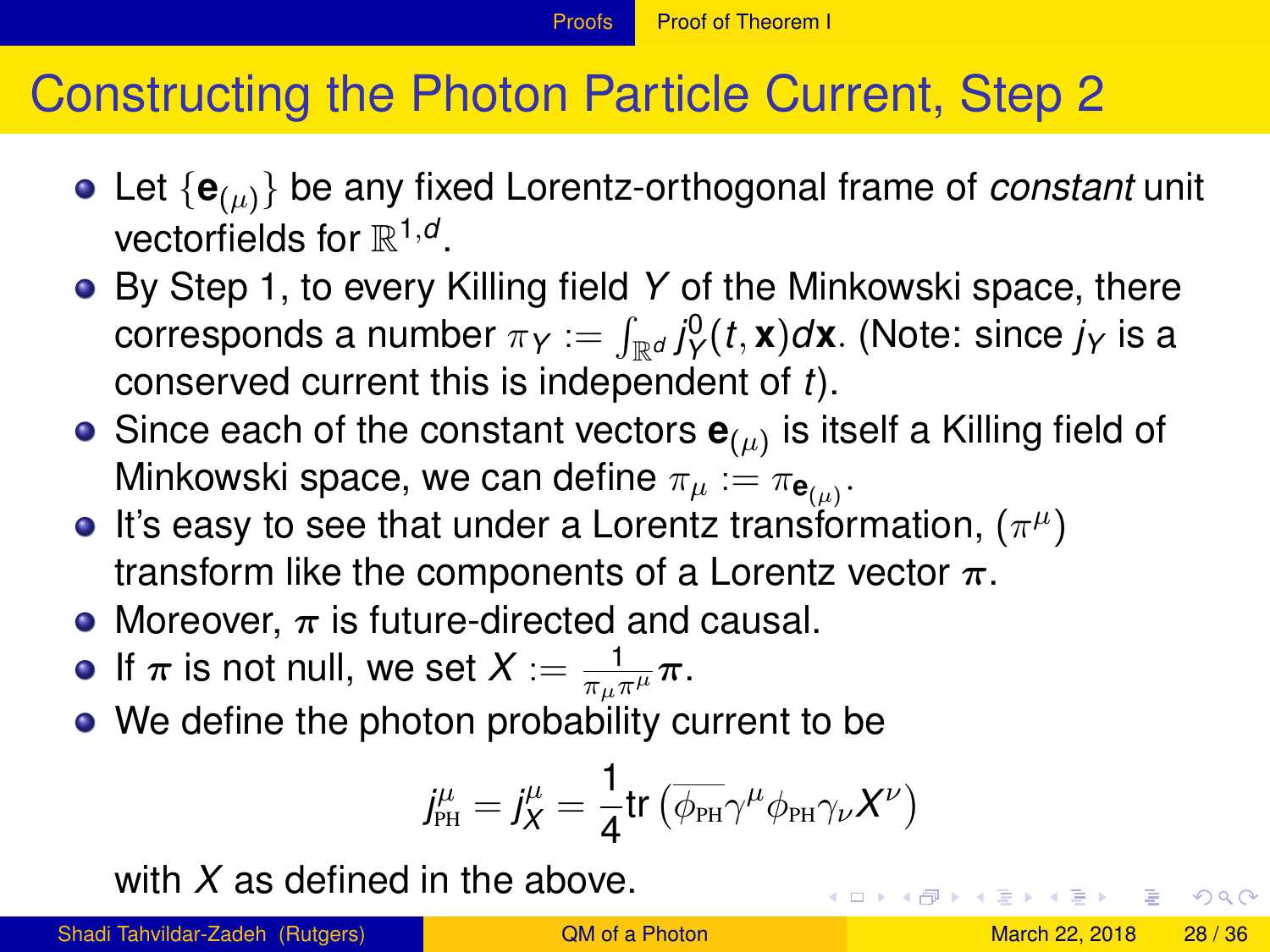#### The Two-Particle Probability Current

- Recall the currents  $j^\mu_{\rm EL}:=\overline{\psi_{\rm EL}}\gamma^\mu\psi_{\rm EL}$  and  $j^\mu_{\rm PH}:=\frac{1}{4}\text{tr}\left(\overline{\psi_{\rm PH}}\gamma^\mu\psi_{\rm PH}\gamma_\nu X^\nu_{\rm PH}\right)$  .
- We can define a 2-particle current by taking their tensor product:

$$
j^{\mu\nu}:=\frac{1}{4}\mathop{\rm tr}\nolimits_{\boldsymbol{\rho}}\left(\overline{\psi}\gamma_{\boldsymbol{\rho}}^{\mu}\gamma_{\boldsymbol{e}}^{\nu}\psi\gamma_{\boldsymbol{\rho}}^{\alpha}\boldsymbol{X}_{\alpha}\right)
$$

- The constant timelike vector *X* is constructed from the *initial data*  $\psi$  of the 2-body wave function in a similar way to  $X_{\text{PH}}$
- Eq. [\(3\)](#page-15-1) implies that *j* µν is *mutually* conserved:

$$
\partial_{x^{\mu}_{\rho}}j^{\mu\nu}=0, \text{ for }\nu=0,1, \text{ and } \partial_{x^{\nu}_{\theta}}j^{\mu\nu}=0, \text{ for }\mu=0,1.
$$

Since ∂S 6= ∅, in order to obtain *probability conservation* (i.e., the *integral form of the current conservation law) we need to know something about the boundary values of*  $*i*<sup>μν</sup>$  *on C.* 

<span id="page-28-0"></span> $\Omega$ 

( ロ ) ( *同* ) ( ヨ ) ( ヨ )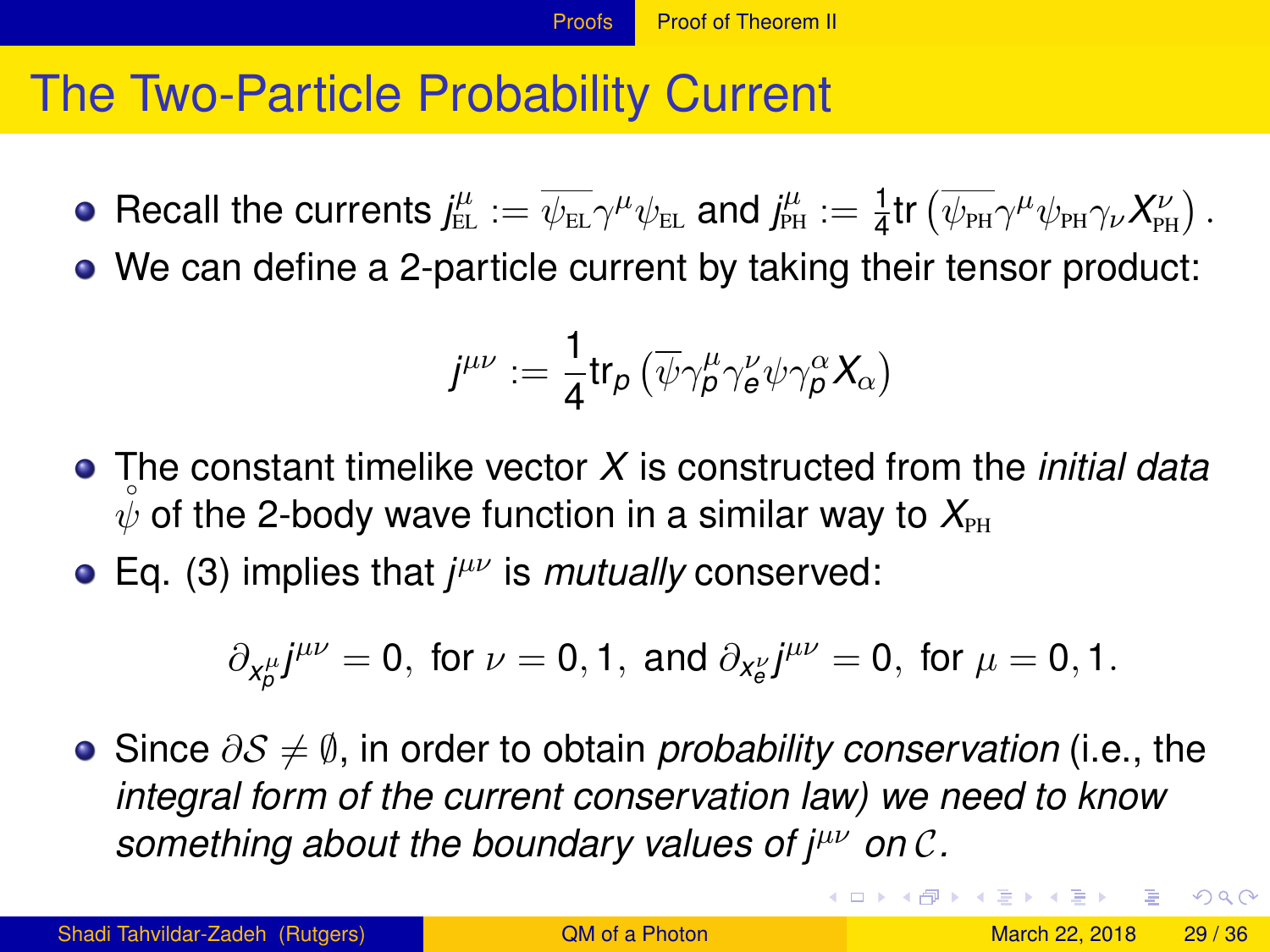# Particle Interaction Via Boundary Conditions

• One BC compatible with probability conservation is

<span id="page-29-1"></span> $\lim_{\varepsilon\to 0} \epsilon_{\mu\nu} j_X^{\mu\nu}$  $\int_X^{\mu\nu} (t,s-\varepsilon,t,s+\varepsilon) = 0 = \lim_{\varepsilon \to 0} \epsilon_{\mu\nu} j_X^{\mu\nu}$  $\chi^{\mu\nu}(t,s+\varepsilon,t,s-\varepsilon)$ . (9)

- It corresponds to no current crossing the boundary, i.e. the electron and the photon not "going through" each other.
- **Recall Compton Scattering: electron and photon seemed to** "bounce off" of one another.
- Since the joint wave function satisfies a free evolution in each set of particle coordinates, the particles are interacting *solely* via [\(9\)](#page-29-1).
- The requirement of Lorentz-invariance greatly restricts the possible choices for the boundary values of  $\psi$ :
- **THEOREM**: The *only* Lorentz-invariant BCs that yield [\(9\)](#page-29-1) are

$$
\lim_{\varepsilon \to 0} \psi_{+-}(t, s \mp \varepsilon, t, s \pm \varepsilon) = \pm \varsigma \, i \, \sqrt{\frac{X^0 - X^1}{X^0 + X^1}} \lim_{\varepsilon \to 0} \psi_{-+}(t, s \mp \varepsilon, t, s \pm \varepsilon)
$$

with  $\varsigma = 1$  or  $-1$ .

<span id="page-29-0"></span> $\Omega$ 

 $(0.125 \times 10^{-14} \text{ m}) \times 10^{-14} \text{ m}$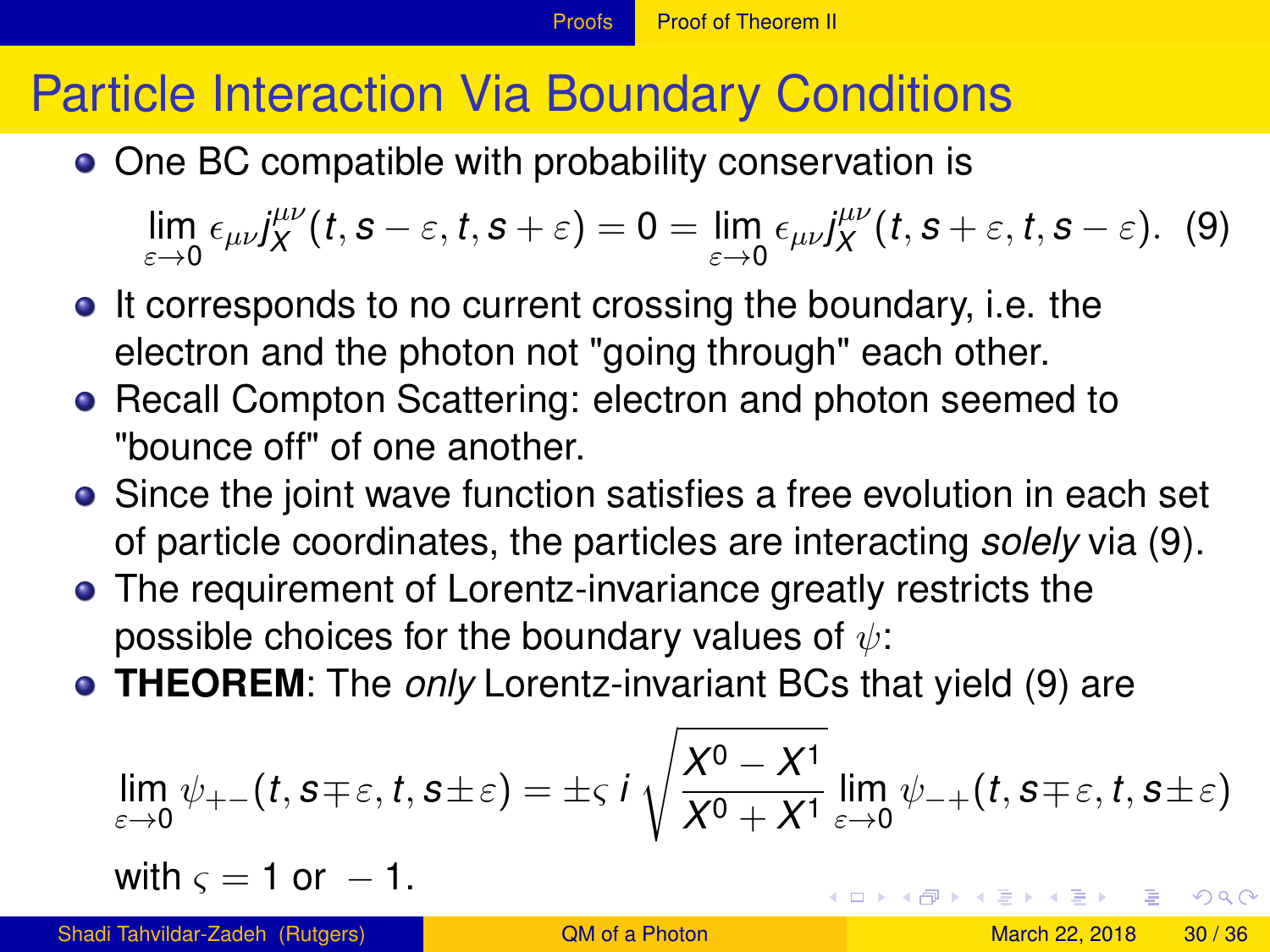#### Solving the Initial-Boundary Value Problem

- Recall that  $\psi$  satisfies *two* equations:
	- **1** The massless Dirac eq., in the photon variables  $(t_p, s_p)$
	- <sup>2</sup> The massive Dirac eq., in the electron variables (*te*, *se*)
- **•** For  $d = 1$ , the photonic Dirac eq. says that each component of  $\psi$ satisfies a transport equation, so that it is either a function of  $s_p + t_p$  or a function of  $s_p - t_p$ .
- The electronic Dirac eq. implies that each component of  $\psi$ satisfies a Klein-Gordon equation in the (*te*, *se*) variables.
- Both of the above equations are exactly solvable, at least in the non-interacting case, i.e. so long as no waves have reached the boundary C.
- Let R denote the complement of the future of C (see figure). Existence and uniqueness of  $\psi$  at points in R is thus guaranteed.

<span id="page-30-0"></span> $\Omega$ 

イロト イ押ト イヨト イヨトー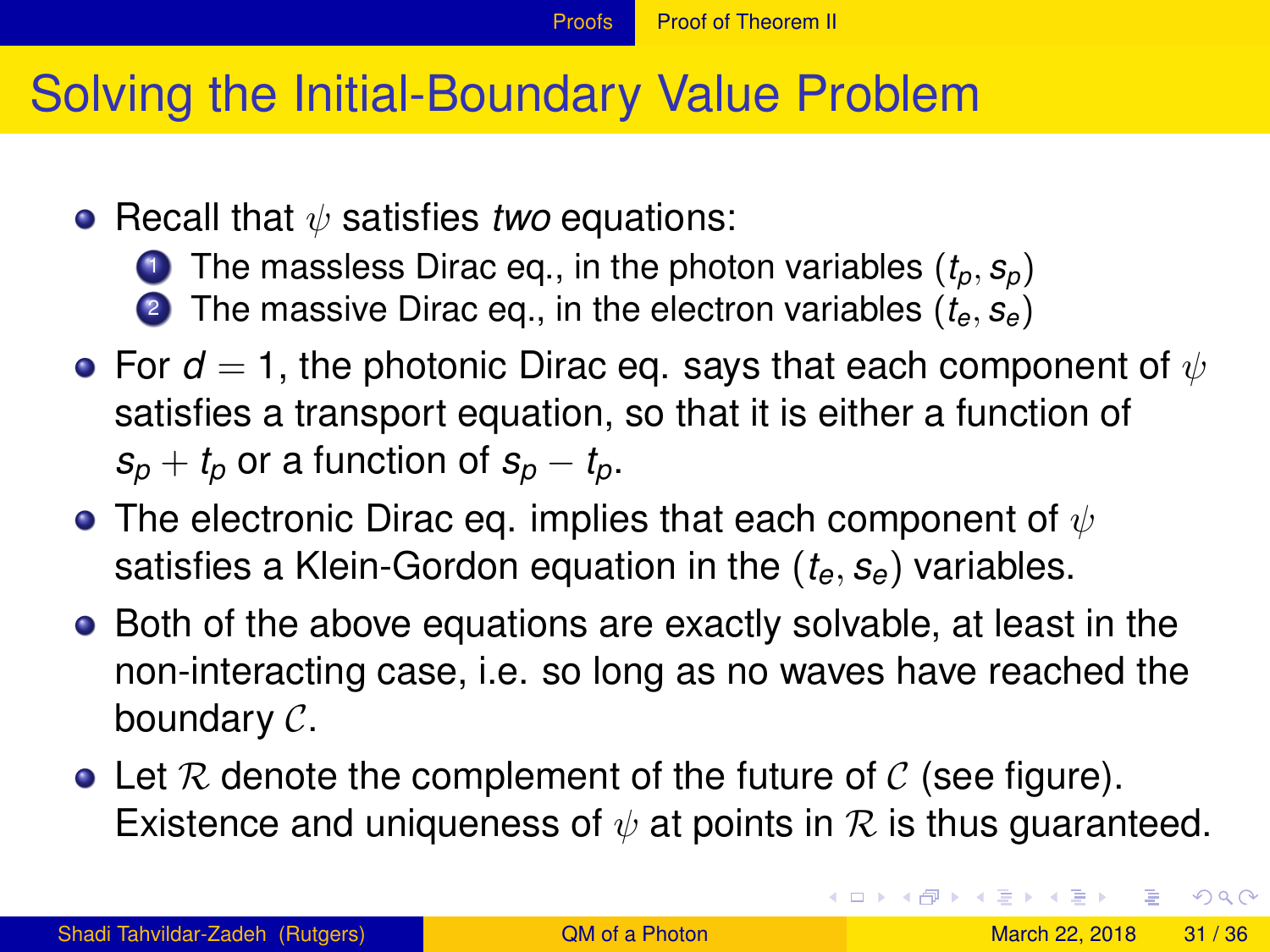# Solving the IBVP (cont'd)

- For two of the components,  $\psi$ <sub>--</sub> and  $\psi$ <sub>-+</sub>, the backwards characteristics emanating from a point in  $S<sub>1</sub>$  do not intersect the boundary  $\mathcal{C}$ , hence these two components are completely determined everywhere in  $S_1$ , not just in  $\mathcal{R}$ .
- For  $\psi_{+-}$ , one of the backward characteristics hits the boundary C, where the boundary condition can be used to find the values for  $\psi_{+-}$  from the known values for  $\psi_{-+}$ .
- The other backward characteristic for  $\psi_{+-}$  hits  $\partial \mathcal{R}$  (which is itself a characteristic surface), where  $\psi_{+-}$  is known by continuity.
- The component  $\psi_{+-}$  thus satisfies a Goursat (characteristic Cauchy) problem, which is again exactly solvable.
- Finally,  $\psi_{++}$  can be found from  $\psi_{+-}$  by integration along a characteristic.
- <span id="page-31-0"></span>Joint probability density  $\rho = |\psi_{--}|^2 + |\psi_{-+}|^2 + |\psi_{+-}|^2 + |\psi_{++}|^2.$ (See Movie 1.) K ロ ▶ K 御 ▶ K 君 ▶ K 君 ▶ ○ 君 ○  $\Omega$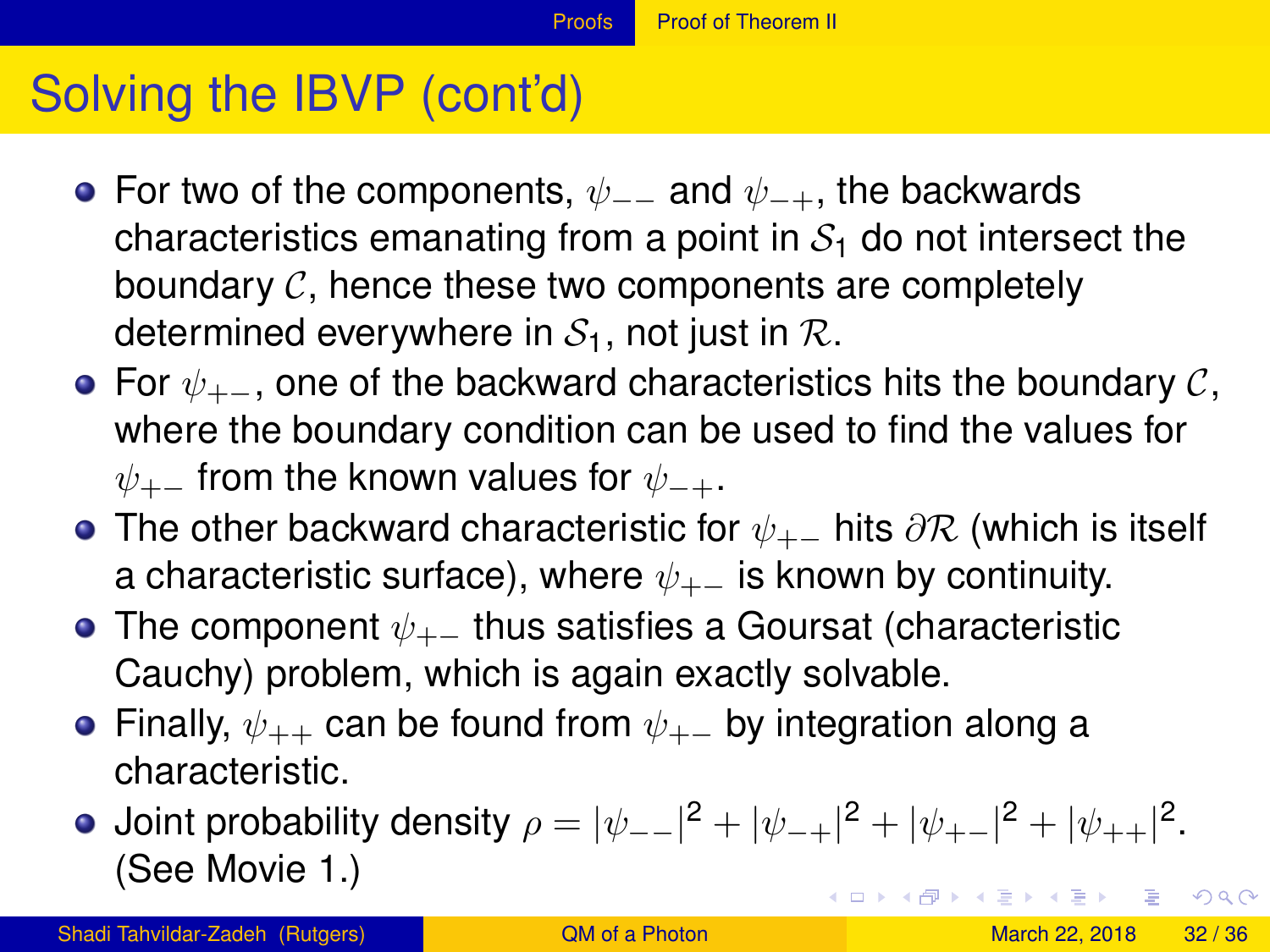#### [Proofs](#page-32-0) [Proof of Theorem II](#page-32-0)

# Existence and Uniqueness of Particle Trajectories

- The *Hypersurface Bohm-Dirac* model is a relativistic multi-particle extension of the deBroglie-Bohm guiding law. It requires:
	- <sup>1</sup> A relativistic current that is a tensor product of 1-body currents 2 A spacelike foliation of Minkowski spacetime.
- Both of these are available to us, thanks to the current *j<sup>μν</sup>* and the constant timelike vector *X* built out of the initial wave function.
- Let us go into a frame in which  $\hat{X} = \mathbf{e}_{(0)},$  and denote by  $\Sigma_t$  the leaves of the foliation induced by *X*ˆ
- $\bullet$  Let  $Q_p(t)$  and  $Q_e(t)$  denote the space coordinate of the intersections of the actual photon, resp. electron, trajectory with the Cauchy surface Σ*<sup>t</sup>* . These satisfy the ODE system

<span id="page-32-0"></span>
$$
\frac{dQ_p(t)}{dt} = \frac{j^{10}(Q_p(t), Q_e(t))}{j^{00}(Q_p(t), Q_e(t))}, \qquad \frac{dQ_e^1(t)}{dt} = \frac{j^{01}(Q_p(t), Q_e(t))}{j^{00}(Q_p(t), Q_e(t))}.
$$

**•** It is standard that a Lipschitz right-hand-side will imply local existence and uniqueness of solutions to [thi](#page-31-0)[s](#page-33-0) [O](#page-30-0)[D](#page-31-0)[E](#page-33-0) [s](#page-30-0)[y](#page-31-0)[st](#page-0-1)[e](#page-30-0)[m.](#page-0-1)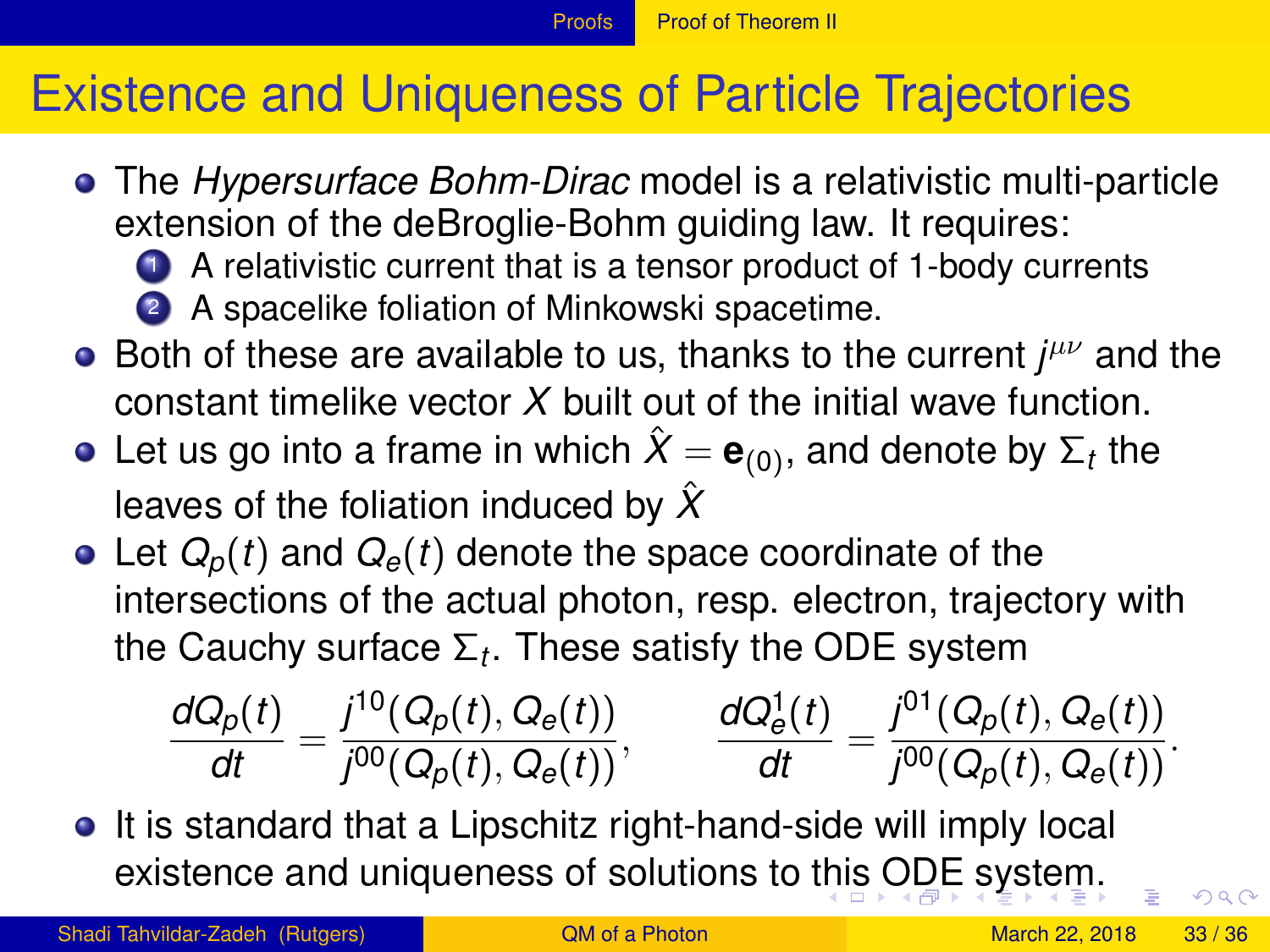#### **Summary**

In this talk we have shown that

- Despite previous claims to the contrary (made by some prominent physicists), a relativistic quantum-mechanical wave function and wave equation for a single photon exists, and has all the properties needed in order to treat the photon just like the electron, i.e. as a point-particle guided by its wave function defined on its configuration spacetime.
- At least in one space dimension, one can formulate and solve a fully relativistic interacting 2-body quantum-mechanical system of one photon and one electron, obtaining results that are compatible with the Compton Scattering of electrons by photons.

<span id="page-33-0"></span> $\Omega$ 

 $(0.125 \times 10^{-14} \text{ m}) \times 10^{-14} \text{ m}$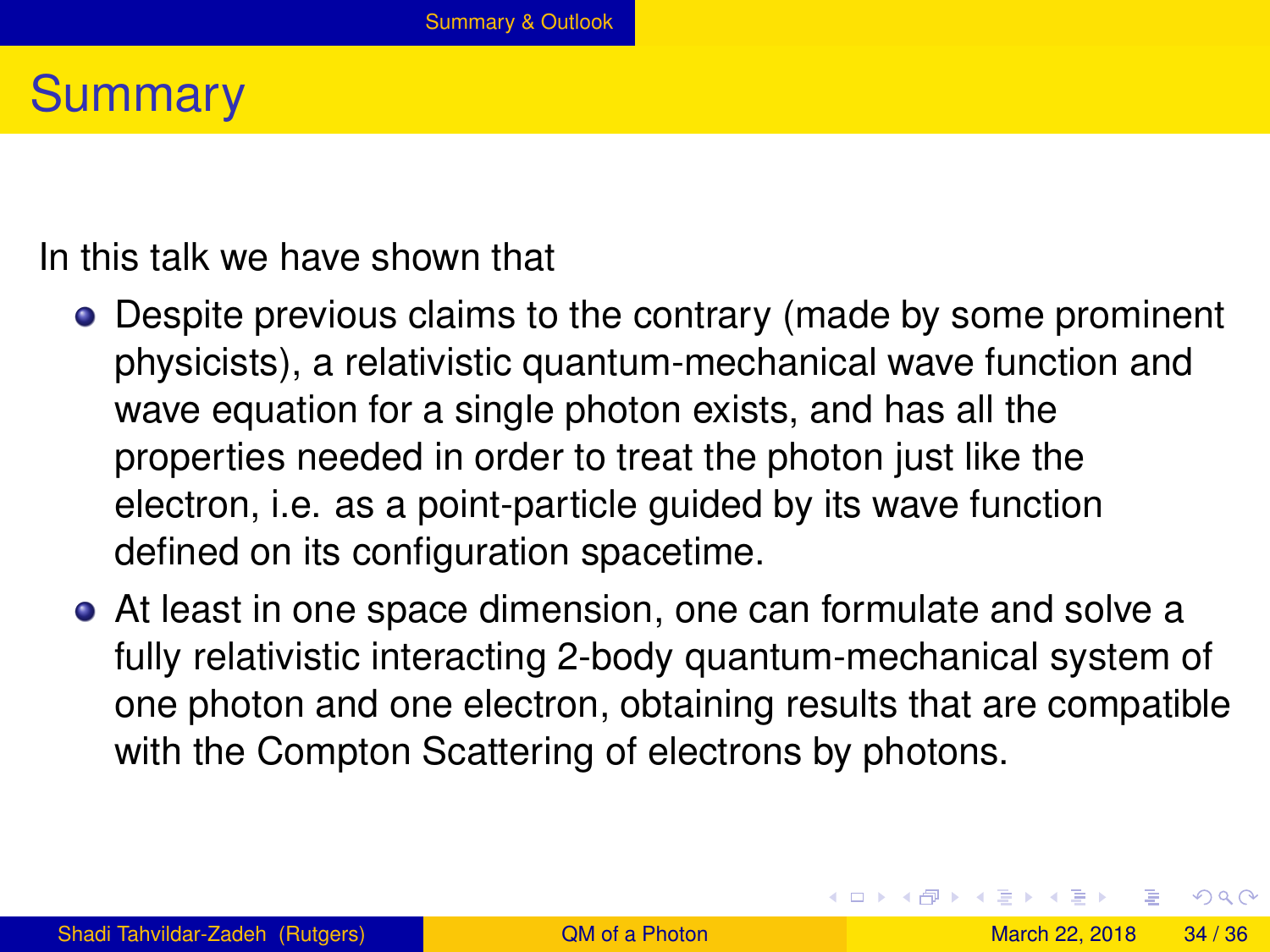### **Outlook**

We are currently working on the following extensions of the above results:

- Formulate the PWF and PWE on spacetimes that are curved and/or have non-trivial topology.
- Study the emergence of classical electromagnetic field in the limit when the number of photons goes to infinity.
- Study the emission/absorption phenomena for  $d = 1$ .
- Study the interaction of two electrons mediated by a photon, for  $d = 1$ .
- Find a way to model the interaction of photons and electrons in  $d = 3$  space dimensions.

<span id="page-34-0"></span>KET KALLA SI YE KE YA GA